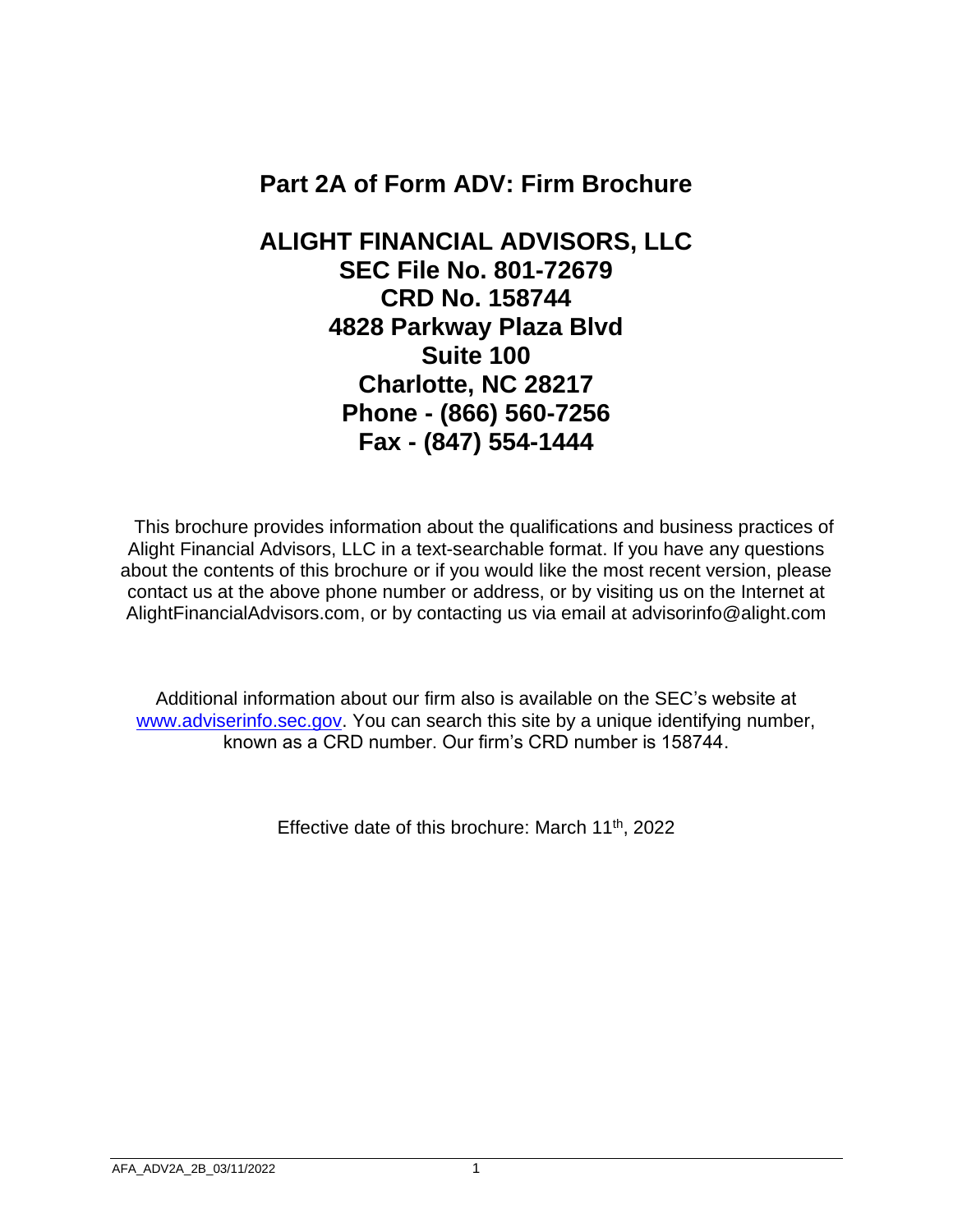## **Material Changes**

Alight Financial Advisors ("we", "us", or "AFA") became registered with the U.S. Securities and Exchange Commission on September 14, 2011 (registration does not imply a certain level of skills or training). As material changes occur in our firm, including material changes in our structure, personnel or offerings, we will update our brochure and highlight the changes in this section.

Our location has changed. Our new address is: 4828 Parkway Plaza Blvd Suite 100 Charlotte, NC 28217

## **Table of Contents**

| 1.  | <b>Start Date/Ownership</b>                                          | 3              |
|-----|----------------------------------------------------------------------|----------------|
| 2.  | <b>Description of Our Advisory Business</b>                          | 3              |
|     | <b>Retirement Evaluation</b><br>А.                                   | 4              |
|     | В.<br><b>Online Advice</b>                                           | 5              |
|     | C.<br><b>Professional Management</b>                                 | $\overline{7}$ |
|     | D.<br>Income+                                                        | $\overline{7}$ |
| 3.  | <b>Assets Under Management</b>                                       | 10             |
| 4.  | <b>Fees and Compensation</b>                                         | 10             |
| 5.  | <b>Performance-Based Fees and Side-By-Side Management</b>            | 11             |
| 6.  | <b>Types of Clients</b>                                              | 11             |
| 7.  | Methods of Analysis, Investment Strategies and Risk of Loss          | 11             |
| 8.  | <b>Disciplinary Information</b>                                      | 14             |
| 9.  | <b>Other Financial Industry Activities and Affiliations</b>          | 14             |
| 10. | Code of Ethics, Participation or Interest in Client Transactions and |                |
|     | <b>Personal Trading</b>                                              | 15             |
| 11. | <b>Financial Planning</b>                                            | 16             |
| 12. | <b>Financial Education</b>                                           | 17             |
| 13. | <b>Brokerage Practices</b>                                           | 17             |
| 14. | <b>Review of Accounts</b>                                            | 17             |
| 15. | <b>Client Referrals and Other Compensation</b>                       | 18             |
| 16. | <b>Custody</b>                                                       | 18             |
| 17. | <b>Investment Discretion</b>                                         | 18             |
| 18. | <b>Voting Client Securities</b>                                      | 19             |
| 19. | <b>Financial Information</b>                                         | 19             |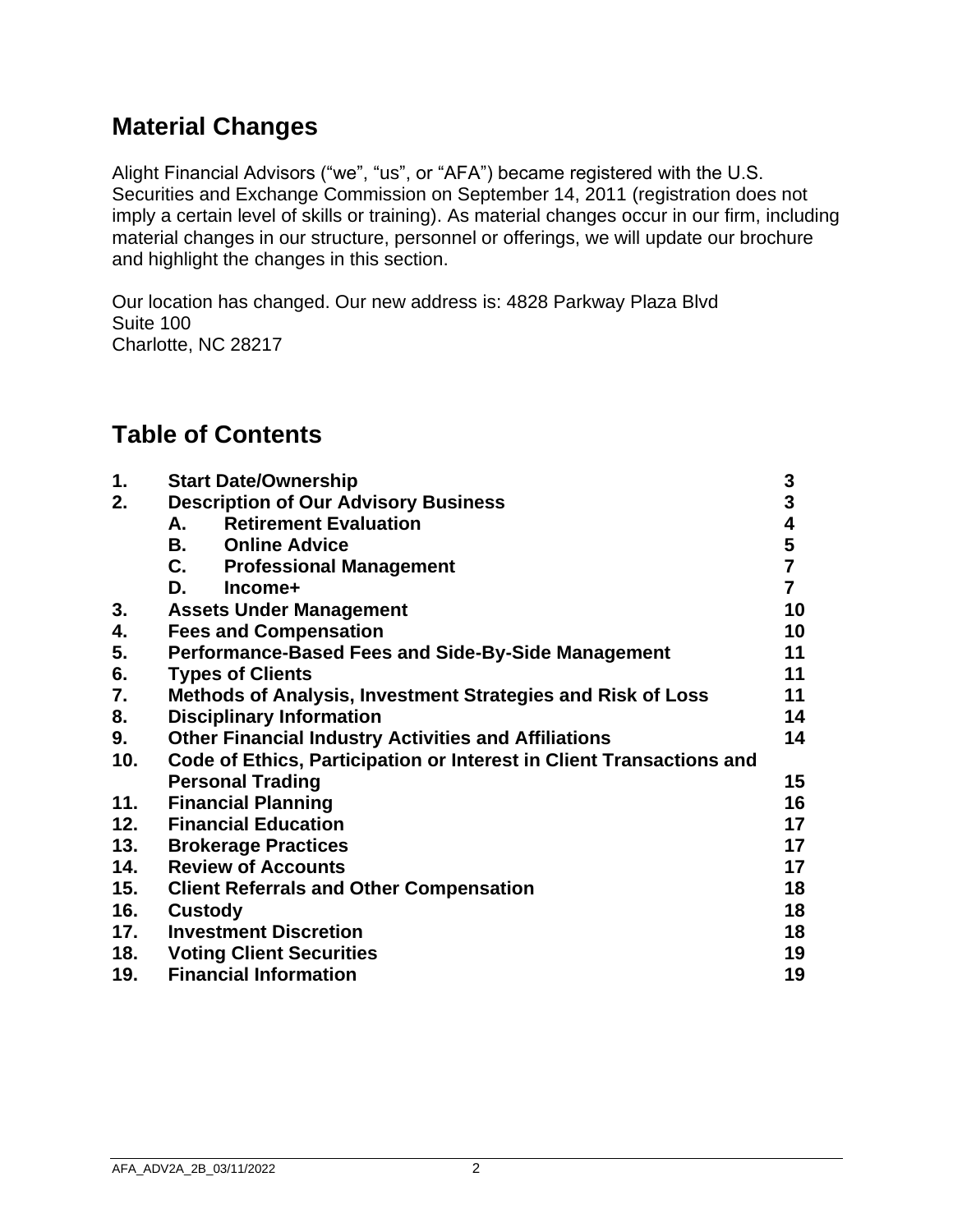# **1. Start Date/Ownership**

Our firm was incorporated in Delaware on January 7, 2011. We went live with our first clients for our plan participant investment advisory/managed account business in autumn 2011.

We are a wholly-owned subsidiary of Alight Solutions LLC (Alight Solutions). Alight Solutions is a provider of benefits administration, cloud-based HR and financial solutions, and is a subsidiary of Alight, Inc, a publicly held company whose stock is traded on the New York Stock Exchange under the symbol "ALIT".

# **2. Description of Our Advisory Business**

AFA primarily offers advisory and related services to participants in employersponsored, defined contribution plans for their plan accounts and for retirement accounts outside the plans. AFA offers services for employees' workplace retirement accounts through an agreement between AFA and the plan and/or the sponsoring employer ("plan sponsor"). Details regarding our Professional Management and Online Advice offerings are detailed below.

When we provide investment advice or recommendations to clients regarding their retirement plan we are fiduciaries within the meaning of Title I of the Employee Retirement Income Security Act and/or the Internal Revenue Code, as applicable, which are laws governing retirement accounts. We operate under a special rule, Prohibited Transaction Exemption ("PTE") 2020-02, that requires us to act in the client's best interest and not put our interests ahead of theirs. Under this special rule's provisions, we must:

- Meet a professional standard of care when making investment recommendations (give prudent advice);
- Never put our financial interests ahead of our clients' when making recommendations (give loyal advice);
- Avoid misleading statements about conflicts of interest, fees and investments;
- Follow policies and procedures designed to ensure that we give advice that is in your best interest;
- Charge no more than is reasonable for our services; and
- Give clients basic information about conflicts of interest.

## *Overview*

We provide the services to plan participants in the following ways:

1. Retirement Evaluation – this is a statement sent to participants to provide them with a summary of the current value of their plan account, and a forecast of how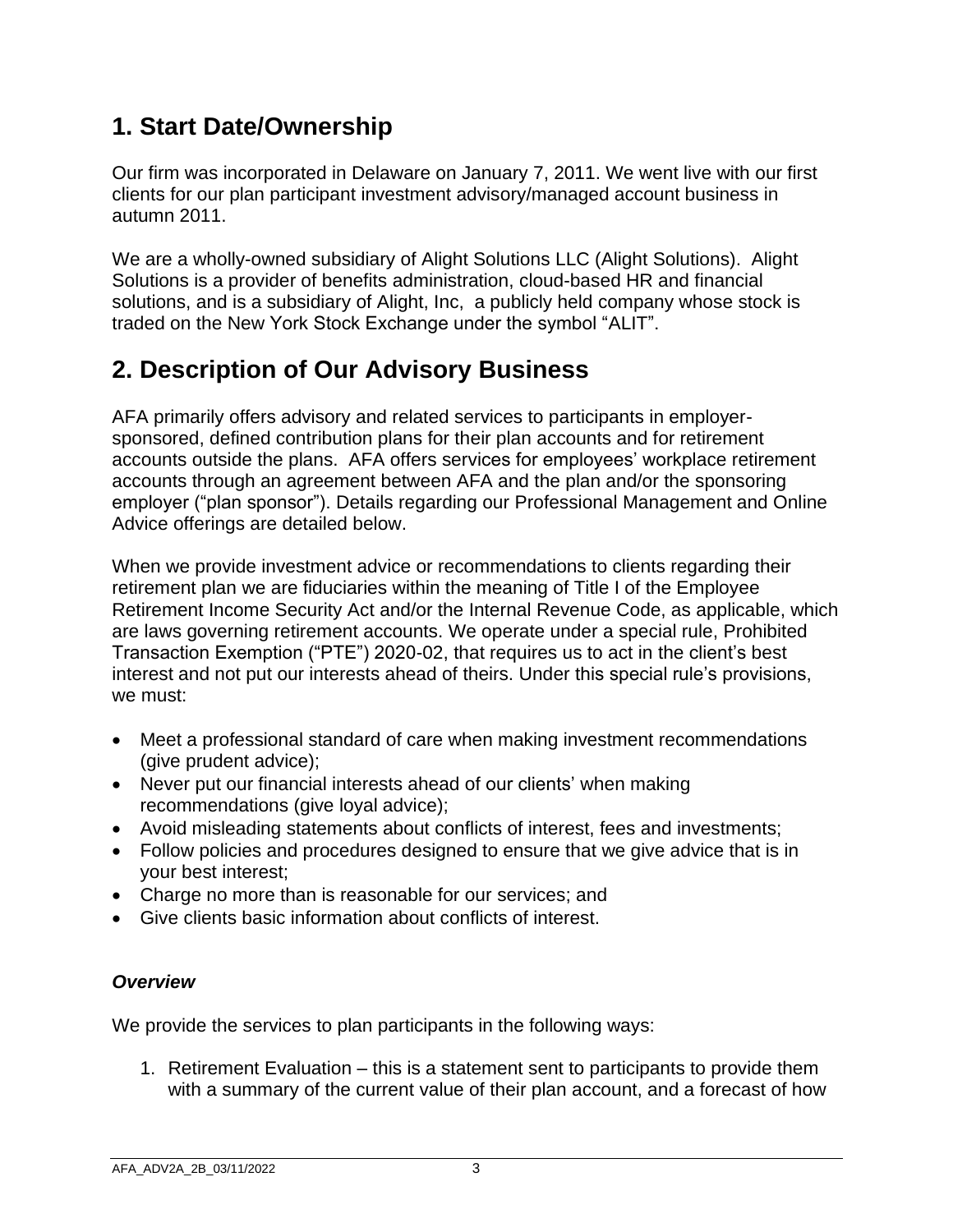much the plan account investments might be worth at retirement. The Retirement Evaluation may recommend changes to the participant's contribution rate, risk and diversification, unrestricted company stock holdings, if applicable, or investment style and allocation.

- 2. Online Advice we provide advice regarding retirement plan investment recommendations and account monitoring services to plan participants. In this service, plan participants do not give us investment discretion to act on our advice.
- 3. Professional Management this is a service whereby plan participants give us discretionary authority to determine the plan investment choices in which their retirement plan balances should be invested.
- 4. Social Security Guidance Tool provide guidance and estimates on expected lifetime Social Security benefit, based upon information about the Plan participant, his/her stated goals as well as current Social Security laws, rulings and formulas available from the Social Security Administration.
- 5. Income+ and Income Beyond Retirement- a feature within Professional Management that is designed to provide steady payments throughout a client's retirement. Plan sponsors that participate in Income + will also have access to the following feature:
- Income Planning Tool approximates for the Plan participant his/her expected income stream in retirement across all sources of income.

In addition to the services above, all participants have access to the retirement expense calculator, the healthcare expense calculator, and the social security optimizer tool.

AFA has hired Financial Engines Advisors L.L.C. ('FEA') to provide sub-advisory services and create target allocations for participants. We rely exclusively on the proprietary software, systems, and methodology developed and maintained by Financial Engines Advisors L.L.C., an SEC-registered investment advisor. Both FEA and Edelman Financial Engines, LLC ("EFE") are unaffiliated with AFA or any of our affiliated companies.

A detailed summary of each of these services follows:

### **A. Retirement Evaluation**

As part of the advisory services available to participants in employer-sponsored retirement plans described below, AFA may provide clients with a Retirement Evaluation. The Retirement Evaluation is delivered in printed or electronic format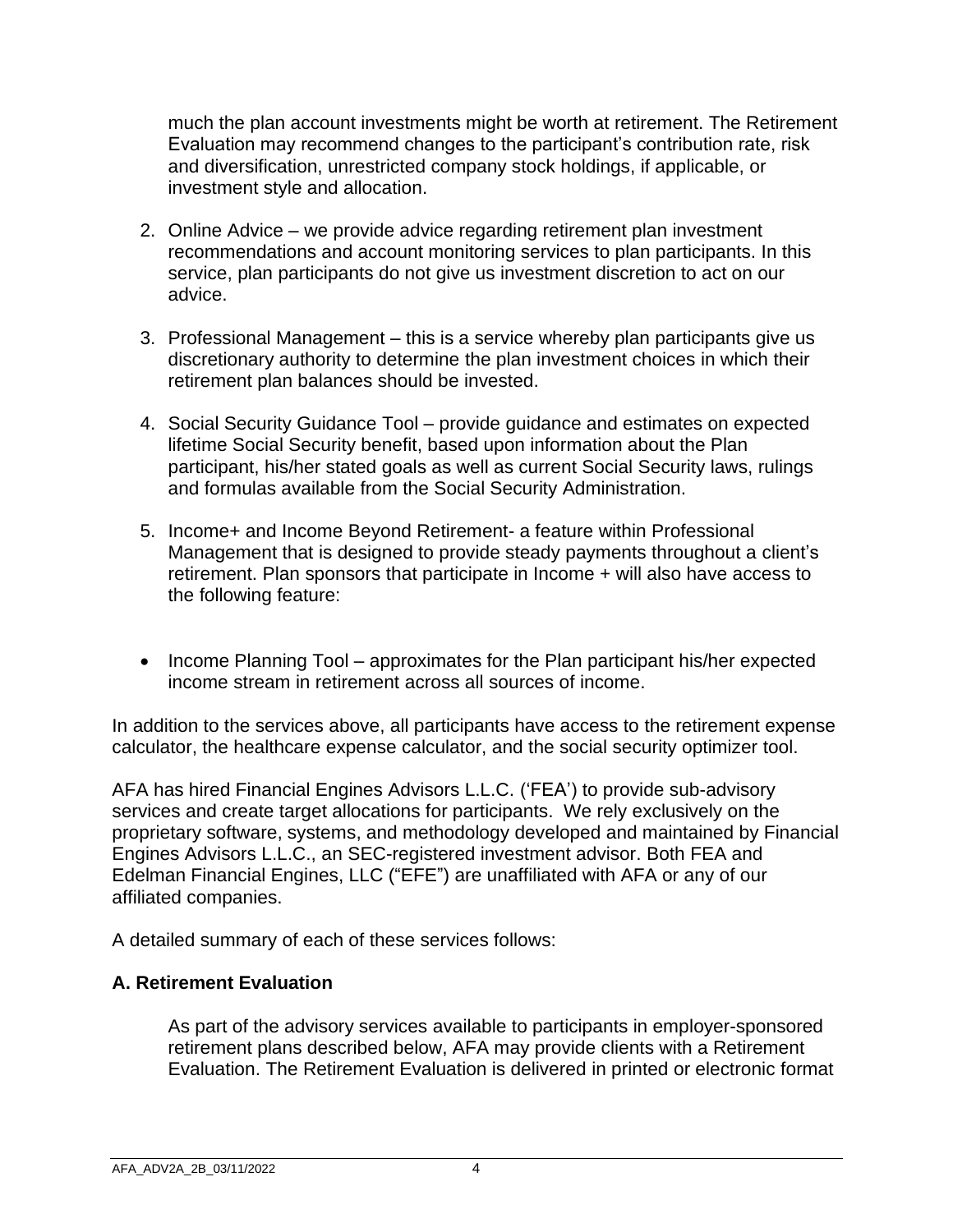to specified plan participants, and is designed to communicate some (or all) of the following information:

- A summary of the current value of the participant's plan account;
- A forecast of how much the plan account investments, and other investments that participants submit for analysis, might be worth at retirement;
- whether a change is recommended to the participant's contribution rate, their portfolio's risk and diversification, unrestricted company stock holdings, if applicable, target date fund usage, if applicable, and/or investment style and allocation;
- Investment proposals; and
- A projection of how much annual income the participant may anticipate at retirement, based on how much the plan account plus Social Security and certain other accounts could provide.

### Portfolio Monitoring

AFA provides ongoing monitoring of participants' retirement accounts, including access to optional Retirement Updates that are sent out quarterly. Portfolio Monitoring may include:

- updates on current retirement account balance and estimated contributions, and retirement income forecast;
- for accounts where the feature has been activated, AFA provides suggestions for ways to improve the income forecast, set appropriate risk, get a more holistic picture of retirement finances. Quarterly print-based account updates are available as an option instead of email. These updates contain more general indicators of how on track the participant is for retirement.

### **B. Online Advice**

Online Advice is a service that is available to all participants in employersponsored defined contribution plans through an agreement between AFA and the plan and/or the sponsoring employer. Online Advice includes the following educational and guidance features:

- A forecast of the participant's potential future account value or potential annual retirement income likely to be generated based upon the information provided;
- A forecast of the likelihood that the participant will achieve his/her selfreported retirement income or account value goals, taking into consideration the participant's total household investment portfolio and other savings as known by the tool;
- Phone access to investment advisors via a toll-free number
- Guidance on savings rates and retirement age; and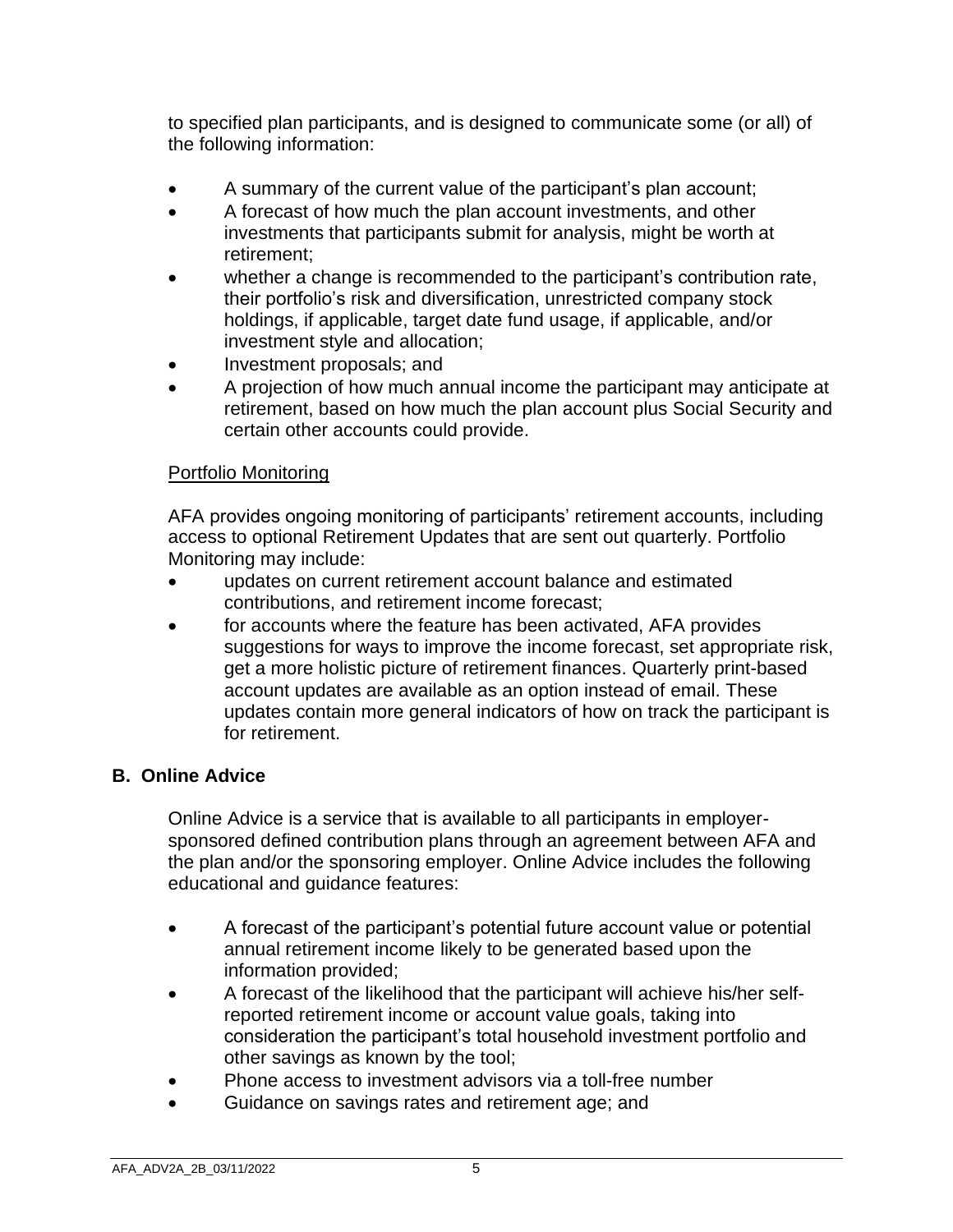• Access to ongoing monitoring, including optional, online quarterly retirement updates.

AFA typically offers the following two service levels in connection with Online Advice:

- Total Retirement: advice on a household's tax deferred accounts; or
- Total Portfolio: advice on all of a household's tax deferred and taxable assets.

Plan participants who enter into or adopt an Investment Services Agreement with AFA can also receive recommendations among the investment alternatives available in the employer-sponsored retirement plan. Such alternatives generally include mutual funds and other investment company securities, and in some cases, one or more equity securities issued by the plan sponsor. With Online Advice, the participant retains discretion over his/her employer-sponsored retirement plan and is free to decide whether to implement AFA's recommendations, in whole or in part.

Investment recommendations. Online Advice clients will receive specific recommendations on how to allocate their funds among the universe of investment alternatives that have been selected by their plan sponsor or other plan fiduciary for the applicable defined contribution plan or by another financial institution or the adopter, in the case of other accounts outside of the plan account. These alternatives are generally mutual funds, unregistered commingled funds and, in some cases, one or more equity securities issued by the plan sponsor.

AFA provides advice and recommendations with respect to:

- Mutual funds;
- Commingled funds;
- Separate accounts; and
- Exchange-listed equity securities (sell only).

When generating investment recommendations, AFA may also take into consideration closed-end funds and exchange traded funds as well as other holdings, as appropriate and where it has access to such information.

AFA offers plan participants who use Online Advice investment analysis of mutual funds and stocks in the form of Scorecards. Each Scorecard presents an analysis of the risk, expenses, style, turnover and historical performance of a particular mutual fund compared to its peers and assigns the fund a score. A fund's score describes how the fund might perform in the future relative to its peers. The Fund Scorecard also presents a graphical representation of historical performance of a hypothetical investment in the fund. The Scorecards for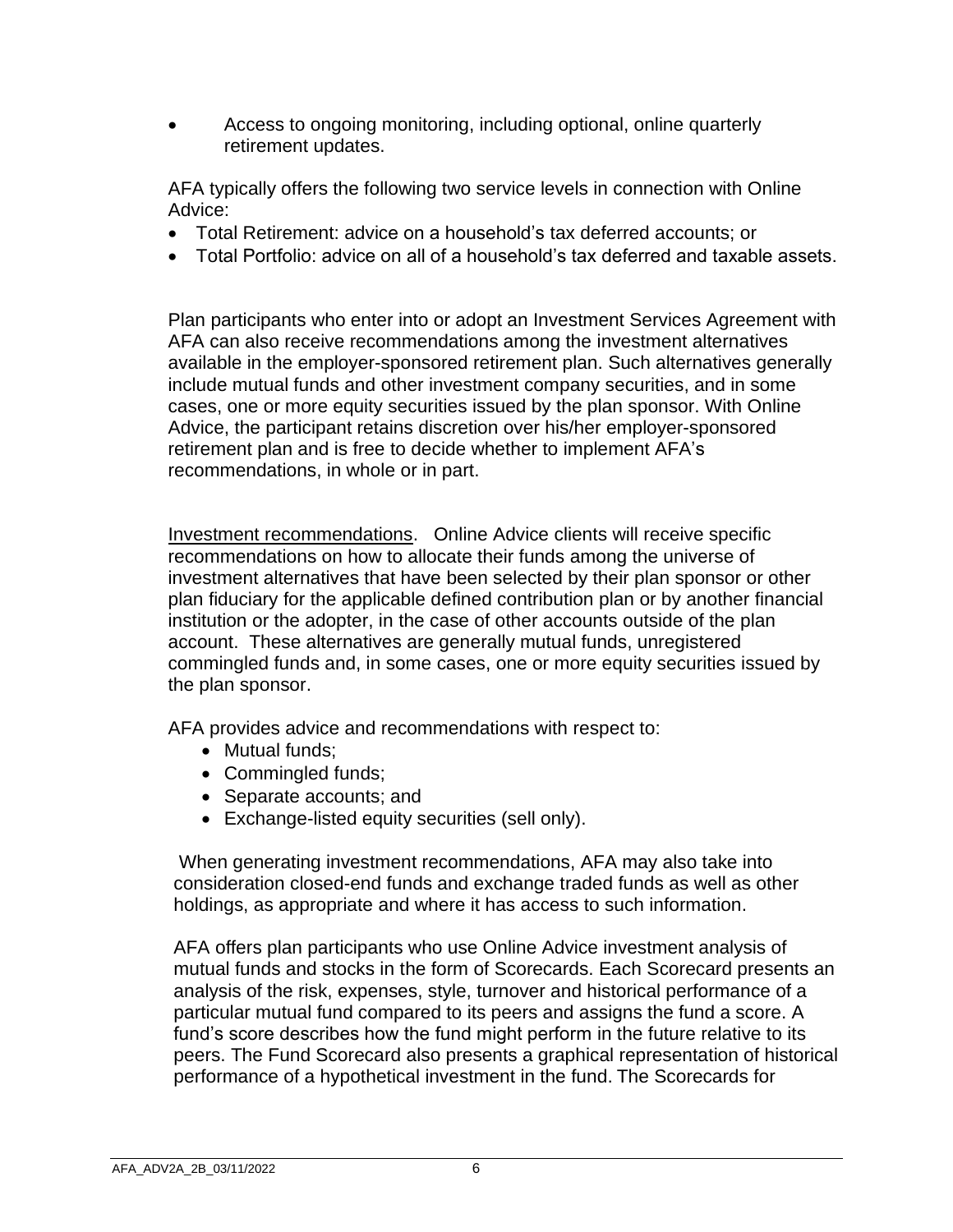individual equity securities depict the relative risk and historical performance of the individual stock.

Advice implementation. The Online Advice client is responsible for determining whether and when to implement the recommendations they receive from Online Advice. AFA has established electronic communications links with the Alight Solutions recordkeeping system to enable plan participants to transmit their contribution and investment decisions for execution if they choose to do so. With Online Advice, AFA does not have discretion over client accounts and does not initiate trade instructions on behalf of clients.

Account monitoring through Online Advice. Plan participants may use Online Advice as frequently as they choose to monitor progress toward their retirement goals, receive forecasts and investment recommendations, and access educational calculator tools. Online Advice updates the values of most mutual funds and stocks in plan accounts daily. A participant is responsible for periodically revisiting Online Advice to ensure that account information, holdings and personal information is accurate and up to date.

The failure of an Online Advice client to review and periodically update their personal and financial information can materially affect the value of this service. For certain participants, some account information may be updated automatically when the client revisits Online Advice if AFA has established an electronic communications link with the participant's plan sponsor and/or plan provider or other financial institution. For manually added and linked accounts, we rely on the user to provide ongoing and updated data either by logging in to refresh a linked account or by manually updating the manually added accounts. AFA may periodicallyprovide e-mail notifications to clients concerning changes in the value of the client's investments or the chances of reaching the client's goal.

Investment analysis. AFA offers plan participants who use Online Advice investment analysis in the form of Scorecards. Each Scorecard presents an analysis of the risk, expenses, style, turnover and historical performance of a particular plan investment fund and assigns the fund a score. A fund's score describes how the fund might perform in the future relative to its peers. The Fund Scorecard also compares the fund against its peers in the terms of risk, expenses, turnover, and historical performance. The Fund Scorecard also presents a graphical representation of historical performance and a range of potential future values of a hypothetical investment in the fund. AFA's Scorecards for individual equity securities depict the relative risk and historical performance of the individual stock.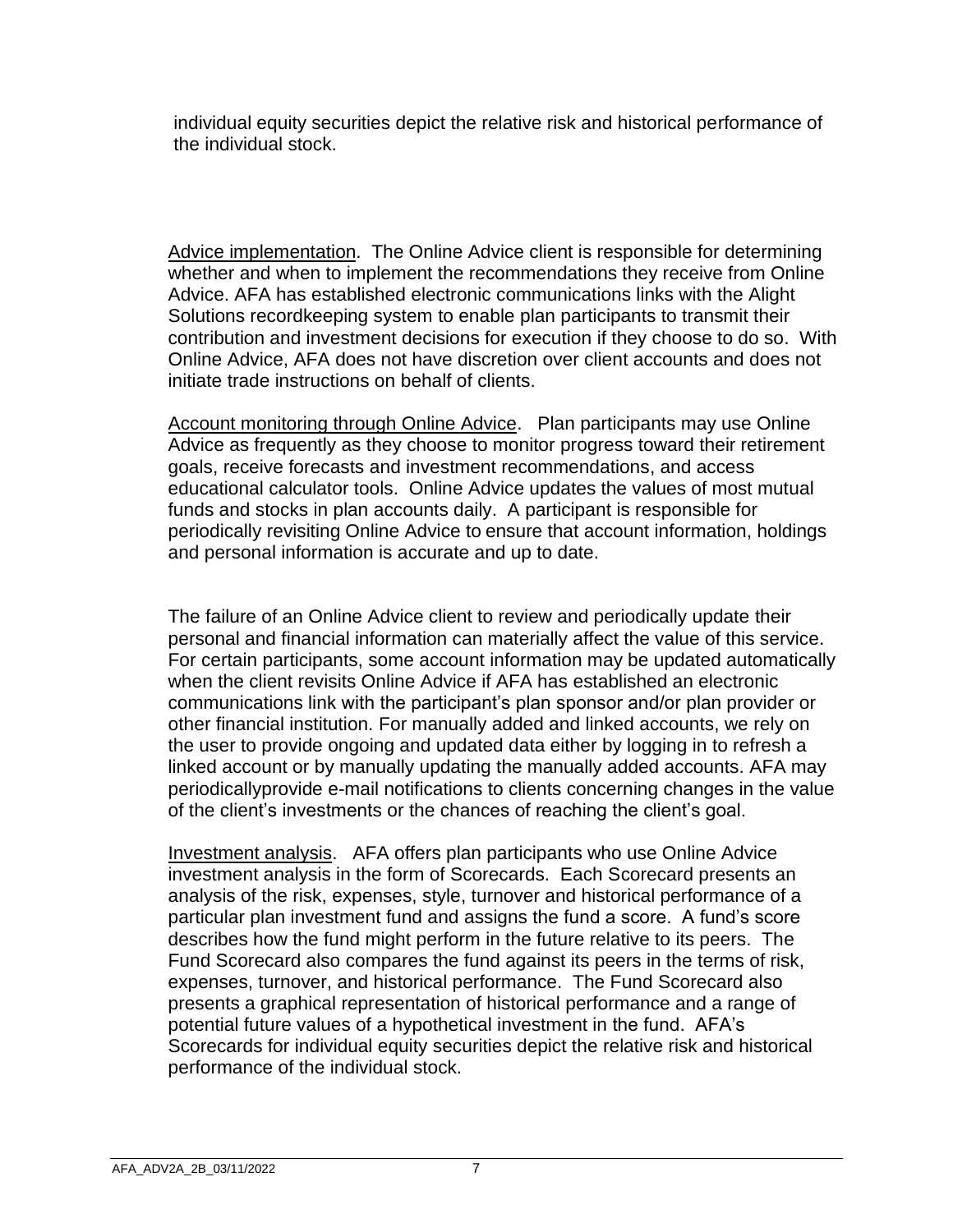### **C. Professional Management**

AFA also provides discretionary investment management of a participant's retirement plan account through the Alight Solutions Professional Management program ("Professional Management" or the "program"). Professional Management may include the following features:

- Retirement Plan or similar document showing how AFA will manage and allocate the account, i.e., the portfolio allocation target; suggestions regarding the participant's savings, and a forecast regarding achievement of the participant's retirement goals;
- periodic portfolio monitoring;
- Quarterly Retirement Updates;
- phone access to investment advisors via a toll free number as well online account access; and
- subject to availability, non-discretionary investment advice on retirement accounts outside the plan account.

### Clients of Professional Management

As part of the Professional Management service, clients authorize AFA to direct Alight Solutions to execute transactions to achieve the allocation target for the account without prior approval of each transaction. Professional Management is generally made available to plan participants in a defined contribution plan through an agreement between AFA and the plan and/or the sponsoring employer. That agreement will specify the method(s) of enrollment into Professional Management for eligible plan participants, which may include:

- An "opt-in" method of enrollment where a retirement plan participant actively elects to enroll in the program;
	- An "opt-out" method of enrollment where eligible plan participants are automatically enrolled in Professional Management in accordance with plan or plan sponsor specifications, with the ability to withdraw at any time without penalty (with this type of enrollment, Professional Management may be designated as a qualified default investment alternative or QDIA) as permitted under the Employee Retirement Income Security Act ("ERISA"); or
- Some combination of both methods, as determined by the plan or plan sponsor and as agreed to by AFA.

Plan participants who become clients in Professional Management grant AFA discretionary authority to determine an allocation target for the plan account based upon a variety of inputs provided to the Firm, and then to direct the plan provider to execute transactions in a manner designed to achieve that target. This discretionary authority allows AFA to allocate the client's plan account among the menu of investment alternatives that have been selected by the plan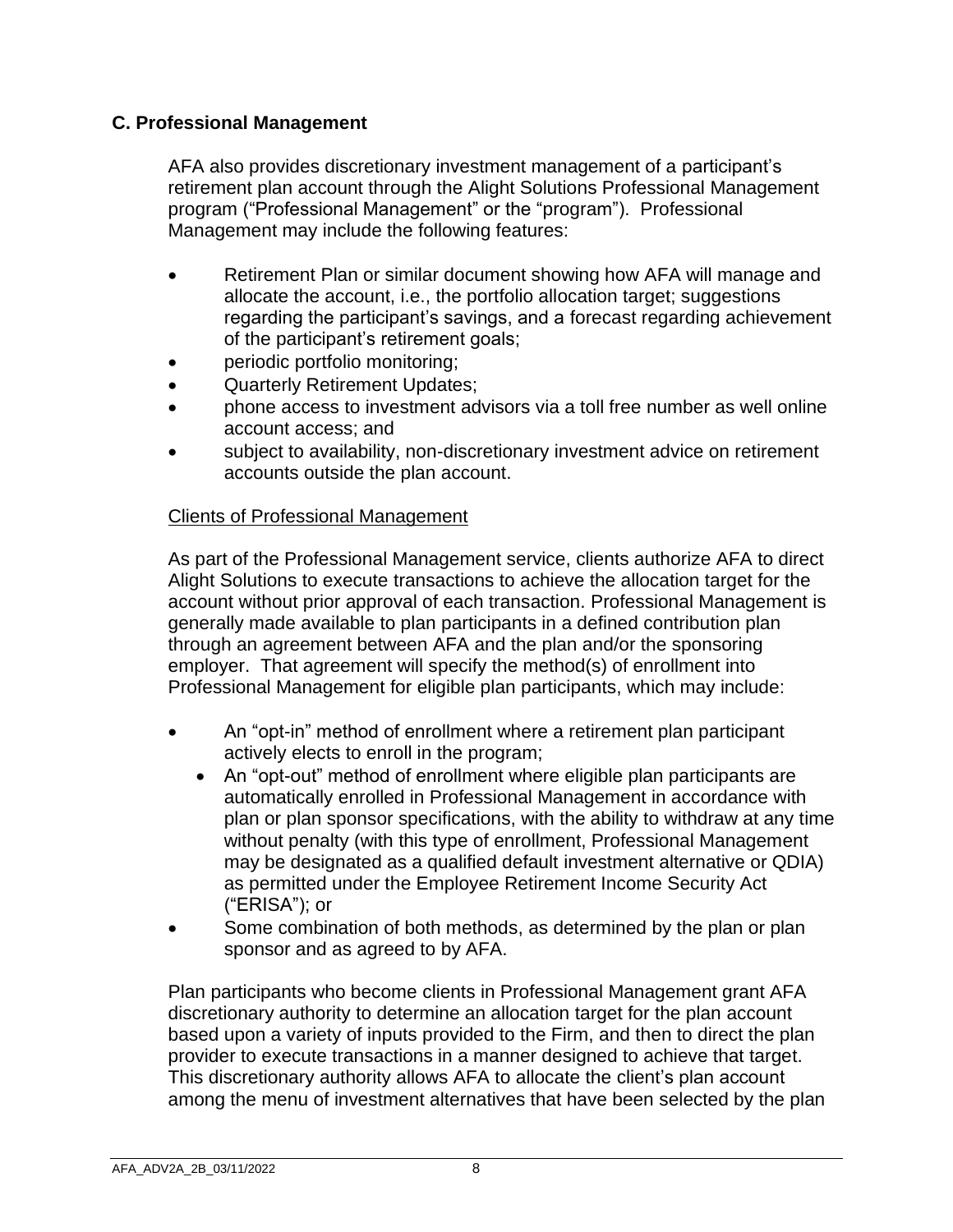or plan sponsor, typically excluding any brokerage window option, if applicable, or other plan restricted investments.

To allow AFA to provide Professional Management, AFA receives information from Alight Solutions about each plan participant and the plan account. Professional Management clients may provide additional information to AFA concerning preference for a growth or income focus, desired retention of company stock, risk preference, asset class exposure limitations, assets held outside the plan and desired retirement age. AFA may take into consideration a client's holdings outside the retirement plan in determining the allocation target.

AFA determines an investment strategy and an allocation target based on a reasonable understanding of what is in the best interest of the client, including by considering the client's current age, an assumption about the retirement age, the available investments for the account, any pension plan information provided, assumption about risk tolerance, and any additional information provided by the client. Additional information provided by the client may modify these parameters.

Due to the statistical nature of AFA's investment process, more than one potential portfolio will satisfy the criteria for an appropriate investment strategy. This optimal set of portfolios that offer the highest expected return for various levels of risk is often referred to as the "efficient frontier". The efficient frontier is not a line, but instead is a thin band of portfolios with varying allocations. The portfolio that is selected for implementation is the product of optimization enhancements developed by FEA, which consider, among other factors, portfolio turnover, concentration, risk and expected return, number of positions and transactions.

During the period following enrollment, AFA determines how to transition the account towards the allocation target and directs Alight Solutions regarding allocation of the account, which may include transfer or exchange directions, and provides direction regarding new contributions to the account. AFA does not give account directions relating to plan restricted investments. Certain plan sponsor "insiders," as defined under applicable U.S. Federal regulations, and non-U.S. participants in plans, may not be eligible for AFA's Professional Management program.

### **D. Income+ and Income Beyond Retirement**

Plan participants that have a managed account may also, where contemplated under the relevant agreement, access AFA's Income + program, which provides for the following portfolio management and income payout features for retirees and near retirees for their 401(k) or similar plan account: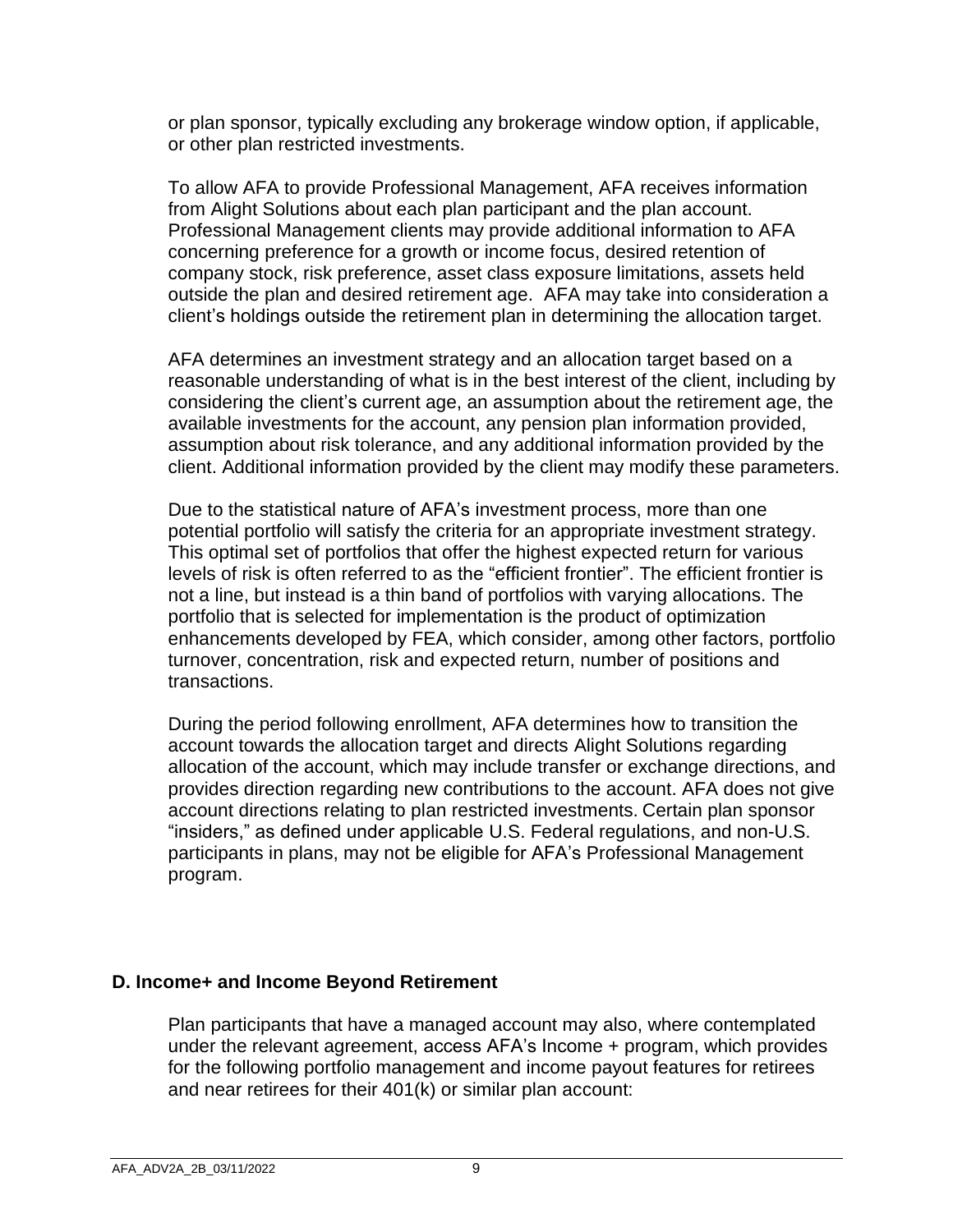- Prior to retirement, AFA manages the client's portfolio to balance between safety and growth, intending to protect the ability of the account to generate future income.
- Once a client is retired, Income+ seeks to manage investments and to create payments that can generally last in to their early 90's.
- Upon request, AFA will calculate and facilitate withdrawals from a client's plan account through the plan provider;
- Clients pay no additional fees for the Income+ service, and they are able to transition to an Income+ portfolio at their request;
- If available, an account balance is maintained for an optional out-of-plan annuity purchase;
	- o AFA may provide general educational information regarding an out-of-plan annuity, it does not sell or distribute annuities, and does not receive any compensation related to out-of-plan annuity purchases;
- Income+ availability is subject to applicable retirement plan provisions related to plan withdrawals.

If available under the plan sponsor's agreement with the AFA, clients may have access to the Income Beyond Retirement feature of Professional Management. This service offers many of the same features of Income+ but allows additional flexibility for a client to select what portion of their managed account is managed on our standard "growth" objective, and what portion is managed on an "income" objective. Like Income+, Income Beyond Retirement can facilitate steady payouts, at a client's request. AFA does not receive any additional compensation for providing the Income Beyond Retirement service.

# **3. ASSETS UNDER MANAGEMENT**

As of March 1<sup>st</sup>, 2022 AFA manages approximately \$32,116,659,132 in assets on a discretionary basis through Professional Management. Because Online Advice does not constitute continuous and regular supervisory management, AFA did not manage any assets on a non-discretionary basis as of March 1st, 2022.

# **4. FEES AND COMPENSATION**

### **Online Platform Fees**

AFA's arrangements with a plan or plan sponsor to provide Online Advice to plan participants generally provide for AFA's fee to be paid by the plan or the plan sponsor, although in some situations, the plan may require this fee to be paid by the participant. Such fee may be up to \$10 per eligible plan participant per year, depending on the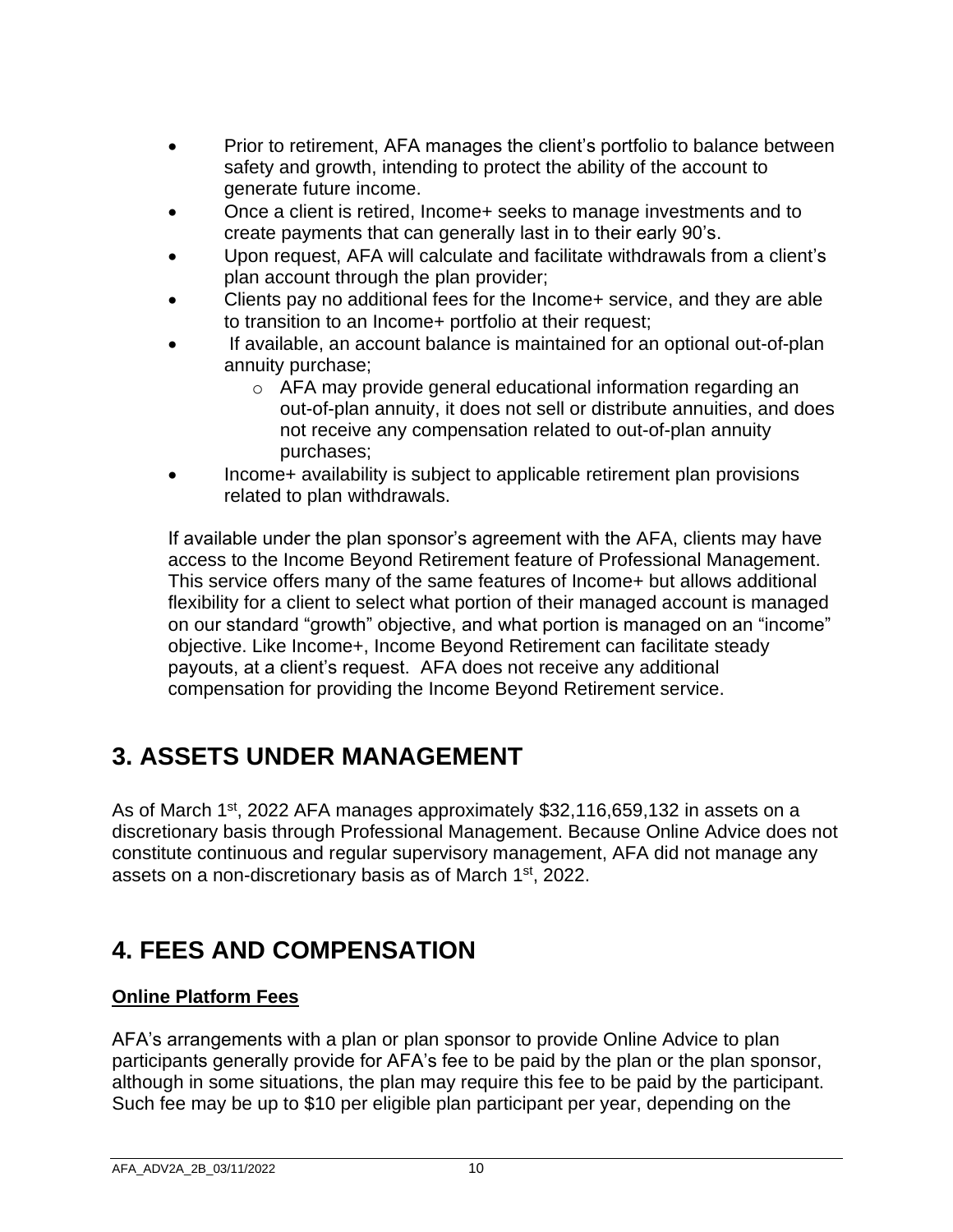services provided; however, AFA and the plan or the plan sponsor may negotiate a different fee schedule based on other factors, including but not limited to, the amount of aggregate assets in the plan or the assets in participant accounts, or a flat annual or other periodic fee. Payment schedules and the ability to obtain refunds for prepaid but unearned fees are a part of AFA's agreement with the plan sponsor.

Neither AFA nor its supervised persons receive commissions or compensation for the recommendations AFA makes in connection with Online Advice or Professional Management (as described immediately below).

### **Professional Management Fees**

Clients enrolled in Professional Management pay fees to AFA based on a percentage of the managed assets in their plan account or accounts (up to 0.60%, generally declining for account balances greater than \$100,000). Professional Management clients pay monthly in arrears. The fees are based on the average assets under management for the applicable period. Fees are deducted directly from client accounts. AFA does not bill clients and does not deduct the fees from clients' take-home pay. Alternatively, the plan sponsor may pay such fees in whole or in part.

The Professional Management fee schedule is subject to change and AFA may offer certain clients discounted fees or other promotional pricing. Fee schedules may vary depending on the method of enrollment used for Professional Management.

### **Other Fees**

AFA may charge certain retirement plans or plan sponsors one-time or regular licensing, set-up, integration or development fees in connections with the provision of AFA's services. For example, certain retirement plans or plan sponsors may pay fees relating to the modeling of specific plan or investment characteristics.

AFA receives cash compensation from FEA for participants that enroll in EFE's Personal Advisor service who were referred by AFA. Fee information is made available to participants in the Supplemental Disclosure Statement.

We would also like to note that some customers may receive reduced fees based upon the plan's overall suite of services it utilizes with Alight Solutions.

## **5. PERFORMANCE-BASED FEES AND SIDE-BY-SIDE MANAGEMENT**

AFA does not charge any performance-based fees, that is, fees based on: a share of the capital gains or capital appreciation of the assets in a participant's plan; investment performance; or other incentive arrangements. AFA charges fees, including fees for Online Advice and Professional Management, solely as described in FEES AND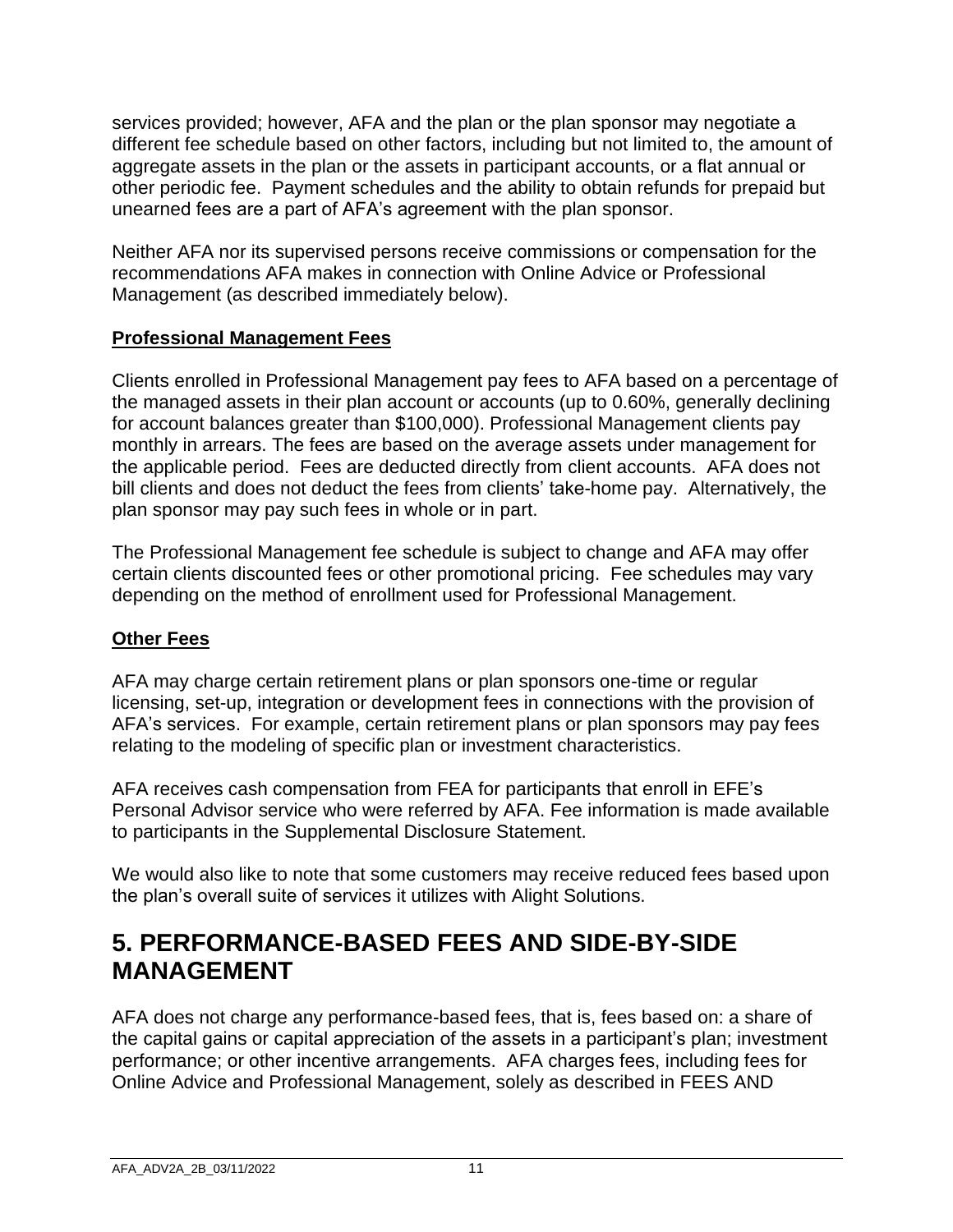OTHER COMPENSATION above. AFA does not compensate its supervised persons with performance-based fees.

As a result, AFA does not have any conflicts of interest that might arise from charging fees calculated on varying bases for various client accounts.

# **6. TYPES OF CLIENTS**

AFA offers its services, including investment advice and investment management, exclusively to participants in employer-sponsored defined contribution plans.

## **7. METHODS OF ANALYSIS, INVESTMENT STRATEGIES AND RISK OF LOSS**

As previously noted AFA relies upon Financial Engines Advisors' ("FEA") proprietary advice methodology to provide its investment advisory and related management services. Consistent with its fiduciary duties to its plan participant customers, AFA's policy is to exercise high levels of care and prudence in making and implementing investment decisions for participant accounts, including but not limited to ongoing review and monitoring of FEA's investment methodology, processes and procedures.

Broadly speaking, FEA's investment philosophy is guided by certain basic principles, including:

- Developing diversified portfolios that feature a range of asset classes and market sectors;
- Utilizing holdings that strike a balance between those that are the most costeffective and those that we forecast may offer added return;
- Maintaining investment strategies, and often individual investments, longer term;
- Strategically reallocating investments as conditions warrant and as goals, time frames or other material realities of clients change; and
- Periodically rebalancing as needed to ensure long term commitment to overall strategies and allocation targets.

### **Methodology Overview**

FEA's recommended or managed portfolio allocations are driven by the following key factors:

- Client investment objectives (i.e., growth, income, or a combination)
- Client risk tolerance
- Client circumstances (time horizon, pensions, other household investments, etc.)
- Available investment securities within client accounts
- Forward-looking models of securities' risk, expected returns, and correlations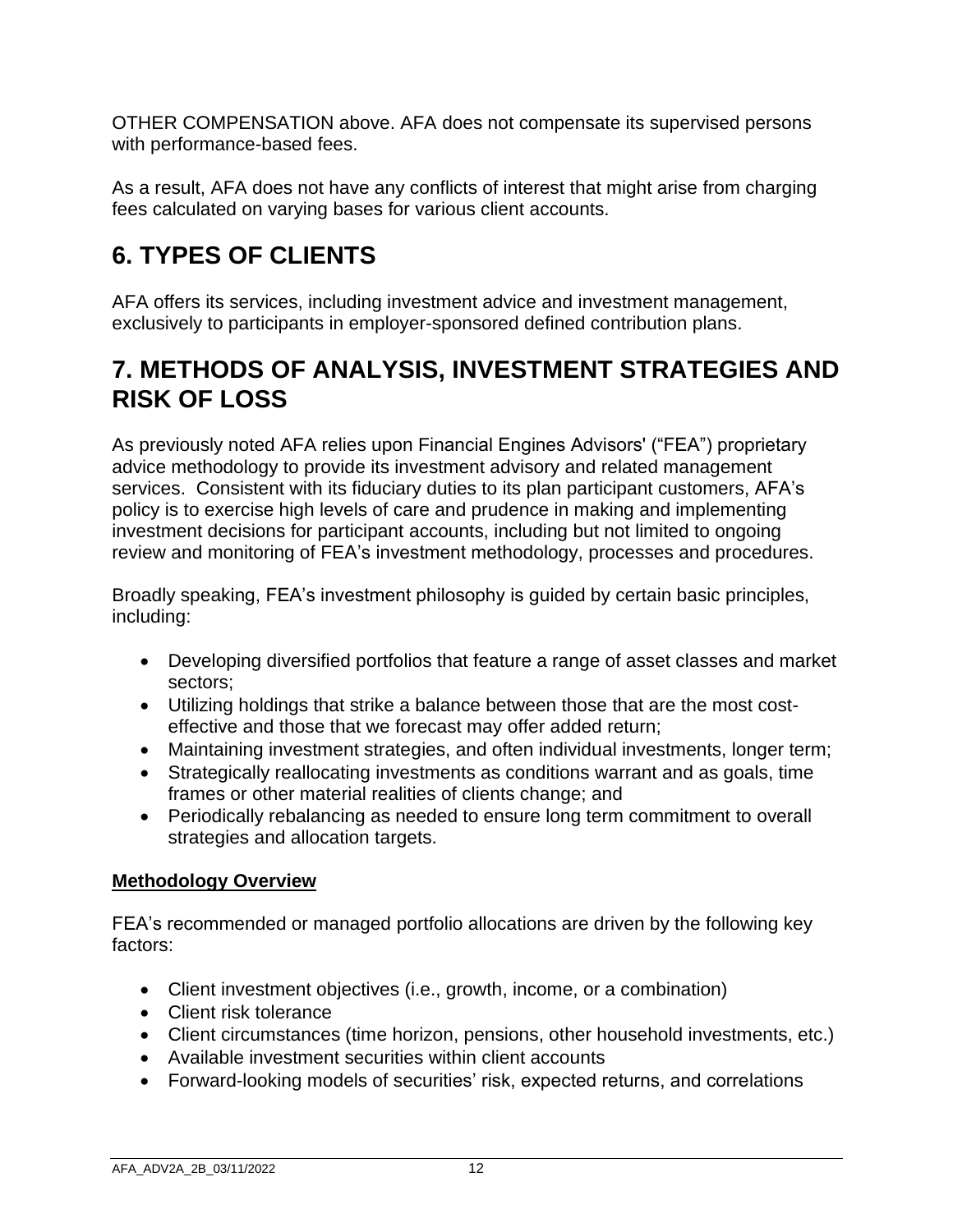Depending on the specific situation, investment securities receiving specific buy and sell recommendations include mutual funds, commingled funds, separate accounts, exchange-traded funds, individual equities, and certificates of deposit. FEA uses a number of different methods to model the risk and return properties of these investments, including returns-based style analysis, compositional analysis, and qualitative review of fund managers. Assessments of forward-looking returns incorporate information on expenses, turnover, and risk-adjusted manager performance. For investments held in taxable accounts, FEA also analyzes the tax efficiency of those investments.

Although FEA may recommend trading or short-term purchases depending on market conditions, changes in individual preferences and other criteria, it is generally anticipated that the dominant mode of advice will recommend long-term purchases. Reasons for reallocations may include:

- Client-driven Changes in client objectives, preferences or data may necessitate a revised target allocation.
- Rebalancing When an asset category or particular investment product has experienced a material appreciation or decline in value, beyond the assigned percentage for that asset category or investment product in comparison to other asset classes or investment products, the extra amount may be sold, and the proceeds invested in asset categories or investment products that have not appreciated as much or have declined in percentage.
- Updated assessment of forward-looking returns, risks, and correlations FEA regularly updates its risk and return models, which may affect its assessment of prospects at the level of macroeconomic factors, asset classes, and/or individual investments. These updates may in turn lead to revised target allocations in client accounts.

Consistent with its fiduciary duties, FEA's policy is to exercise high levels of care and prudence in making and implementing investment decisions for client accounts. FEA typically employs validation tests and operational, oversight and quality control procedures. However, FEA relies on a significant amount of data from multiple sources and cannot guarantee that all relevant data are free from error. Certain data are regularly presented to clients who are responsible for informing FEA of any inaccuracies in a timely way.

### Application of Methodology for Services through the Workplace

The methods of analysis and investment strategies applied to services offered to participants through the workplace depend in part on their stated goals. For participants who have selected a growth objective, the advice platform generates a recommended portfolio allocation that is generally designed to maximize expected returns in light of the client's risk level. For participants who have selected an income objective, where available, the advice platform generates a portfolio designed to provide steady payouts in retirement.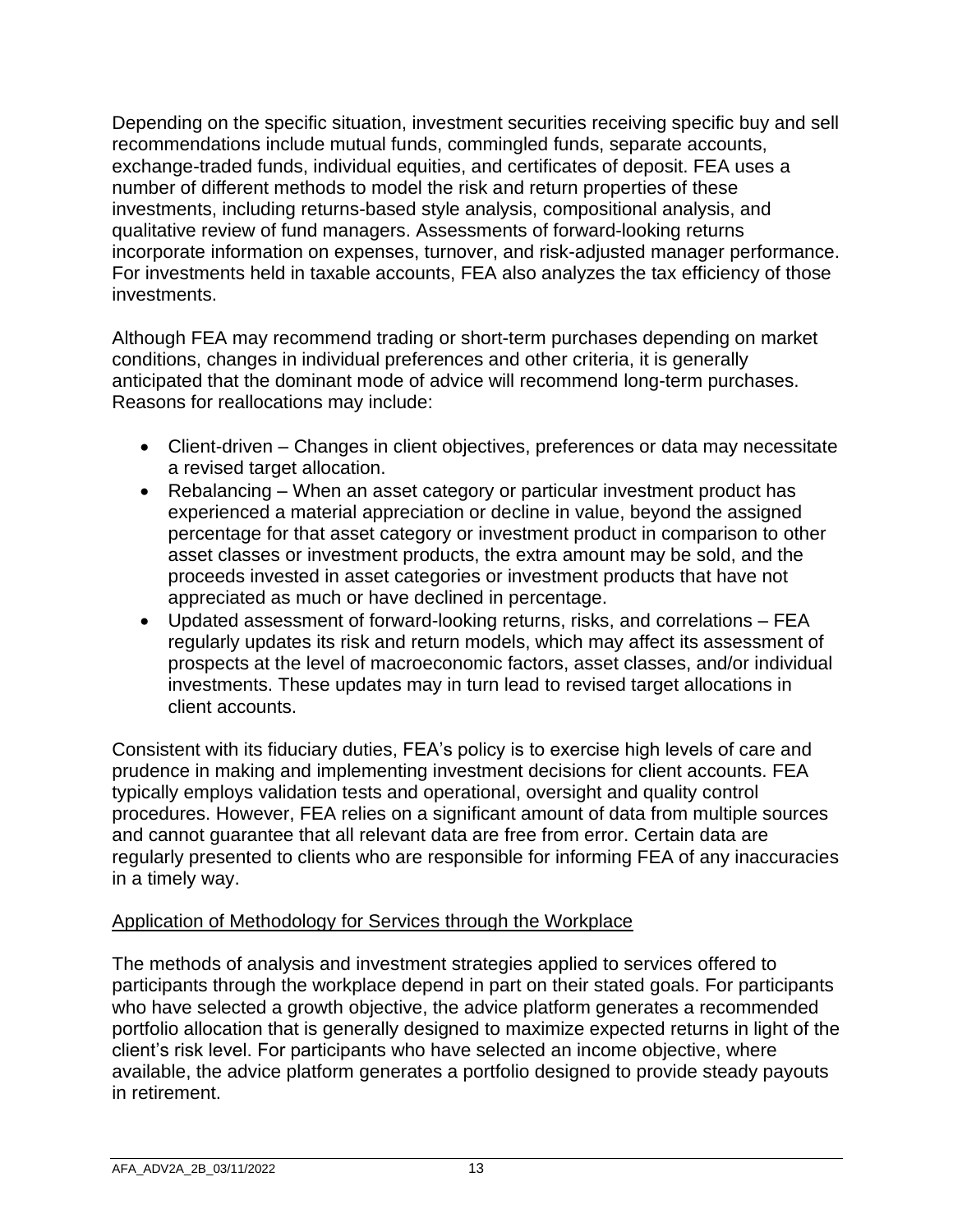Due to the statistical nature of FEA's process, a number of potential portfolios will satisfy its criteria for an appropriate investment strategy and allocation. This optimal set of portfolios that offer the highest expected return for various levels of risk is often referred to as the "efficient frontier." The efficient frontier is not a line, but instead is a thin band of portfolios with varying allocations. The portfolio that is selected for implementation is the product of optimization enhancements developed by FEA, which take into account, among other factors, portfolio turnover, concentration, risk and expected return, number of positions and transactions.

The universe of available investment alternatives may be designated by the plan sponsor or other plan fiduciary (in the case of a defined contribution plan account), by a financial institution, or by the client. Investments or securities not available in such defined universes may have characteristics similar or superior to those available investment alternatives being analyzed. Except in connection with its IRA management, FEA has no authority or responsibility to select the universe of investment alternatives available for client accounts, nor does FEA have the authority or responsibility to monitor investment choices for the continued appropriateness for inclusion in the universe, or to monitor the adequacy of the universe as a whole. Such decisions are made by the individual plan sponsors, the plan fiduciary or other third parties. In such situations, FEA bases its recommendations on the universe of available holdings.

### Risk of Loss

All investments, including mutual funds and/or exchange-traded funds, have certain risks. These risks include the risk of loss of principal. This is a risk borne by the client. FEA constructs portfolios with allocations across several asset categories. This diversification is intended to reduce the volatility in clients' investment portfolios when compared to a single asset category, such as large cap growth stocks or small cap value stocks. While a diversified investment portfolio, including a portfolio of investment products representing different asset categories, can mitigate some risks, it does not and cannot prevent loss.

Below are some of the common factors that can produce a loss in a client's account and/or in a specific investment product, asset category or even in all asset categories –

- Market Risk: The price of a security, bond, or mutual fund and/or exchangetraded fund may drop in reaction to tangible and intangible events and conditions. This type of risk is caused by external factors independent of a security's particular underlying circumstances. For example, political, economic, and social conditions may trigger market events.
- Business Risk: These risks are associated with a particular industry or a particular company within an industry. For example, oil-drilling companies depend on finding oil and then refining it, a lengthy process, before they can generate a profit. They carry a higher risk of profitability than an electric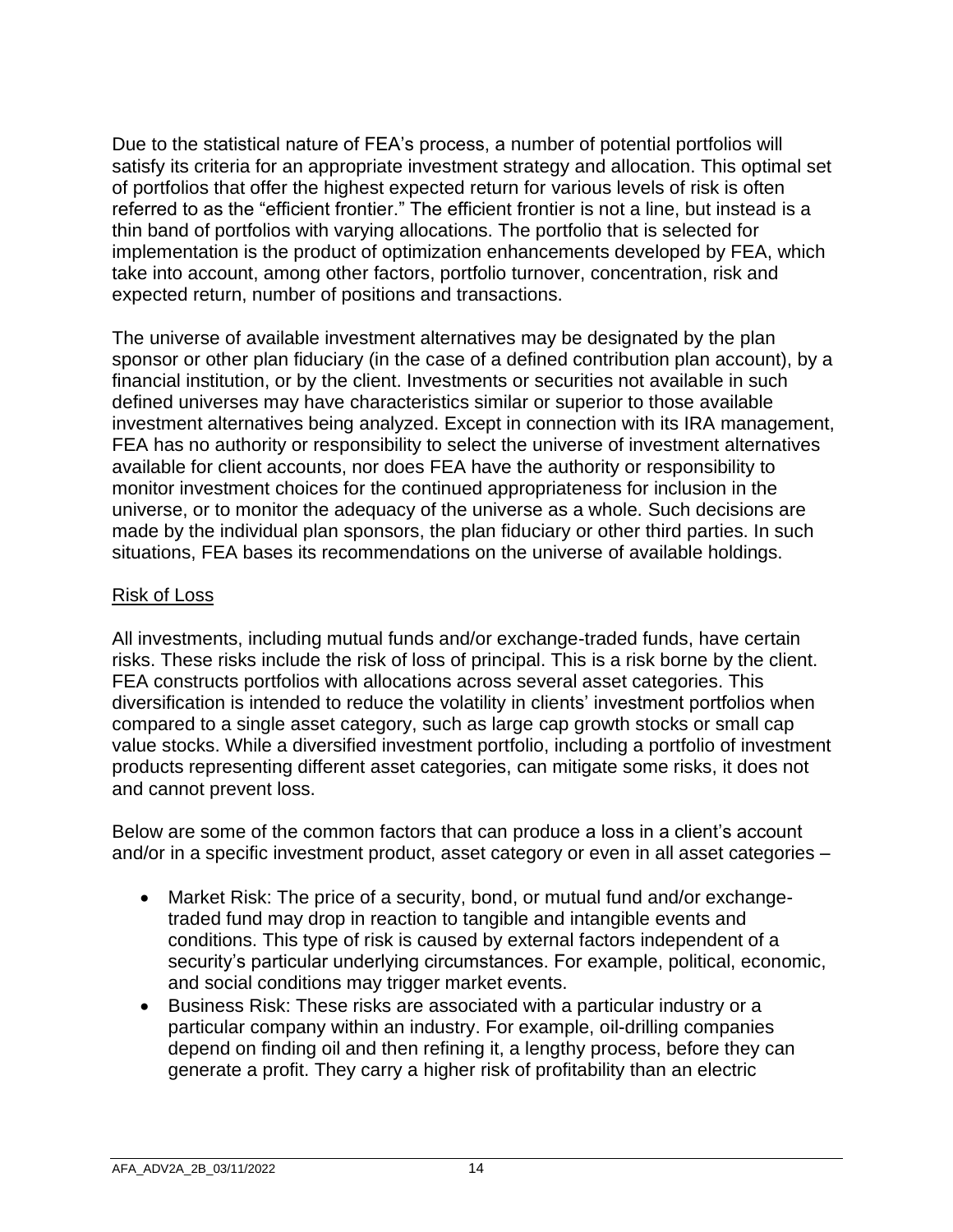company, which generates its income from a steady stream of customers who buy electricity no matter the economic environment.

- Category or Style Risk: During various periods of time, one category or style may underperform or outperform other categories and styles.
- Interest-rate Risk: Fluctuations in interest rates may cause investment prices to fluctuate. For example, when interest rates rise, yields on existing bonds become less attractive, causing their market values, and the market value of any mutual fund and/or exchange-traded fund holding those bonds, to decline.
- Inflation Risk: When any type of inflation is present, purchasing power may be eroding at the rate of inflation.
- Reinvestment Risk: This is the risk that future proceeds from investments may have to be reinvested at a potentially lower rate of return (i.e., interest rate). This relates primarily to fixed income securities.
- Exchange-traded funds: Exchange-traded funds present market and liquidity risks, as they are listed on a public securities exchange and are purchased and sold via the exchange at the listed price, which price will vary based on current market conditions and may deviate from the net asset value of the exchangetraded fund's underlying portfolio.

# **8. Disciplinary Information**

We are required to disclose any legal or disciplinary events that are material to a client's or prospective client's evaluation of our advisory business or the integrity of our management. Our firm and our management personnel have no reportable disciplinary events to disclose.

# **9. Other Financial Industry Activities and Affiliations**

Some of our advisory associates are also employed in various corporate capacities by Alight Solutions .

We pay Alight Solutions for all of our expenses incurred by it that relate to the operation of our business including costs associated with total employee compensation, supervised persons licenses, rent and utilities, furniture and equipment, computers, and telephones. All such expenses, and allocation methodologies thereof, are governed by an expense sharing agreement between us and Alight Solutions.

Alight Financial Solutions, LLC (AFS), is a registered broker dealer and wholly owned subsidiary of Alight Solutions LLC. AFS may serve as the broker-of-record for the sponsor of retirement plans that retain us to provide investment advisory services to their participants. In such cases, AFS may receive revenue in the form of 12b-1 fees, commissions, or other service fees associated with participants electing to invest in certain funds offered by the plan. Similarly, Alight Solutions may receive administration services fees from the same or other investment funds offered by the plans for services it provides to such funds. In all such cases, any revenue received by AFS or Alight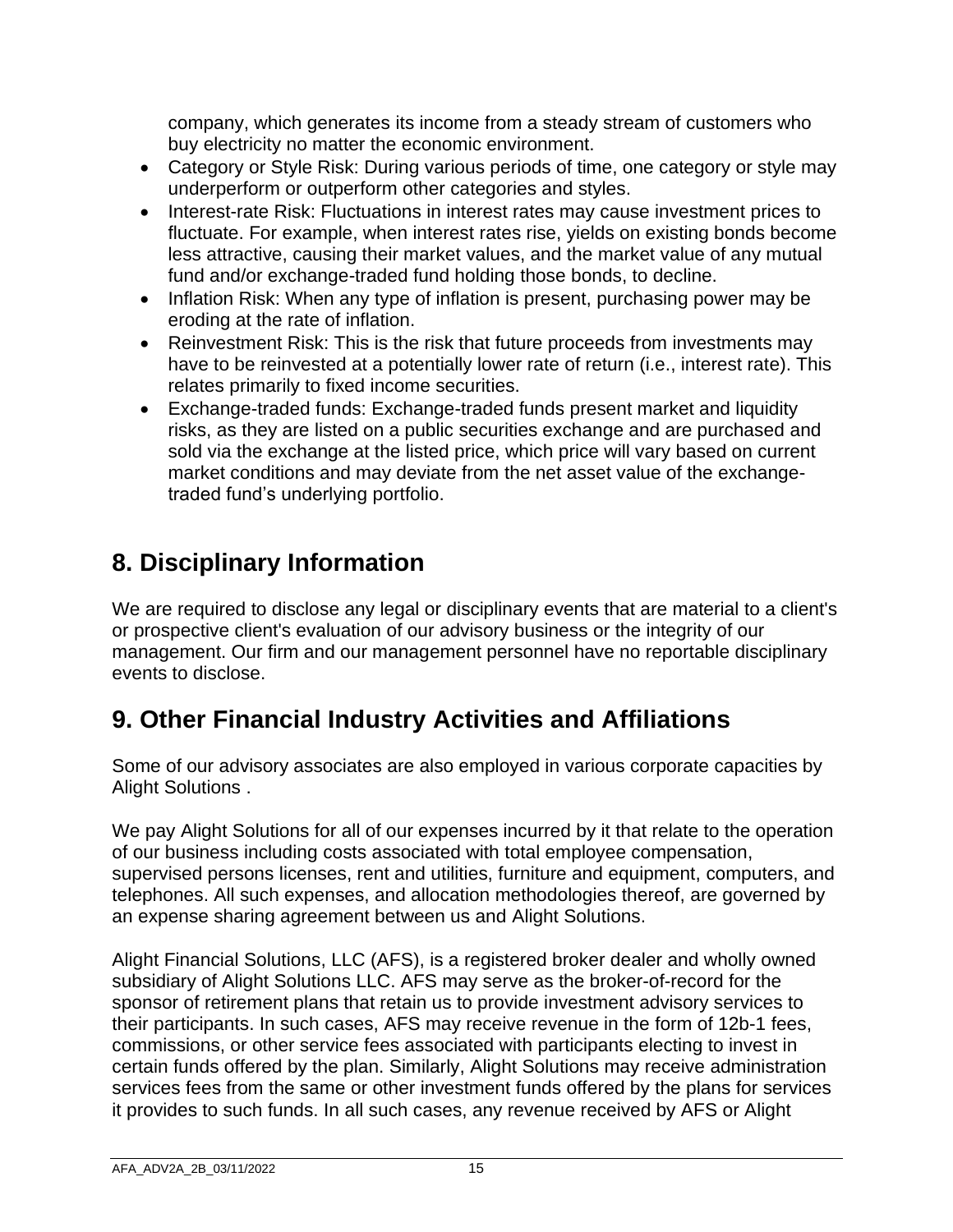Solutions is fully disclosed to the plan sponsor and Alight Solutions reduces its plan administration service fees dollar-for-dollar by any revenue it or AFS receives from such funds. As a result, neither AFS nor Alight Solutions has an economic incentive regarding the investment decisions made by plan participants.

Some of our employees are also affiliated with AFS but receive no sales-based compensation in connection with any recommendation they provide customers.

Finally, please note a number of investment management firms whose funds are made available to plan participants for investment may be clients of Alight Solutions. We maintain strict standards to avoid any perceived conflicts of interest associated with our recommendations of clients of our parent or affiliated firms. None of our employees' compensation is tied in any way to the selection of an Alight Solutions client firm as an investment option to be considered by one of our investment clients. Nor do any of our employees get compensated for "cross-selling" other Alight Solutions organization services to any client.

## **10. Code of Ethics, Participation or Interest in Client Transactions and Personal Trading**

We have adopted a Code of Ethics expressing our commitment to ethical conduct. Our Code of Ethics describes the firm's fiduciary duties and responsibilities to clients and sets forth our practice of supervising the personal securities transactions of our supervised persons with access to client information. Our officers, directors and employees may buy or sell securities for their personal accounts identical to or different than those held by our clients. It is our policy that no supervised person shall prefer his or her own interest to that of an advisory client or make personal investment decisions based on the investment decisions of advisory clients.

To supervise compliance with our Code of Ethics, we require that anyone associated with this advisory practice with access to advisory recommendations provide duplicate statements and confirmations on all personal trading accounts to the firm's Chief Compliance Officer. We require these access persons to also receive approval from the Chief Compliance Officer prior to investing in any IPOs or private placements.

We require that all individuals must act in accordance with all applicable Federal and State regulations governing registered investment advisory practices. Our Code of Ethics further includes the firm's policy prohibiting the misuse of material non-public information. Any individual not in observance of the above may be subject to discipline.

We will provide a complete copy of our Code of Ethics to any client or prospective clients upon request to the Chief Compliance Officer at our principal address.

# **11. Financial Planning**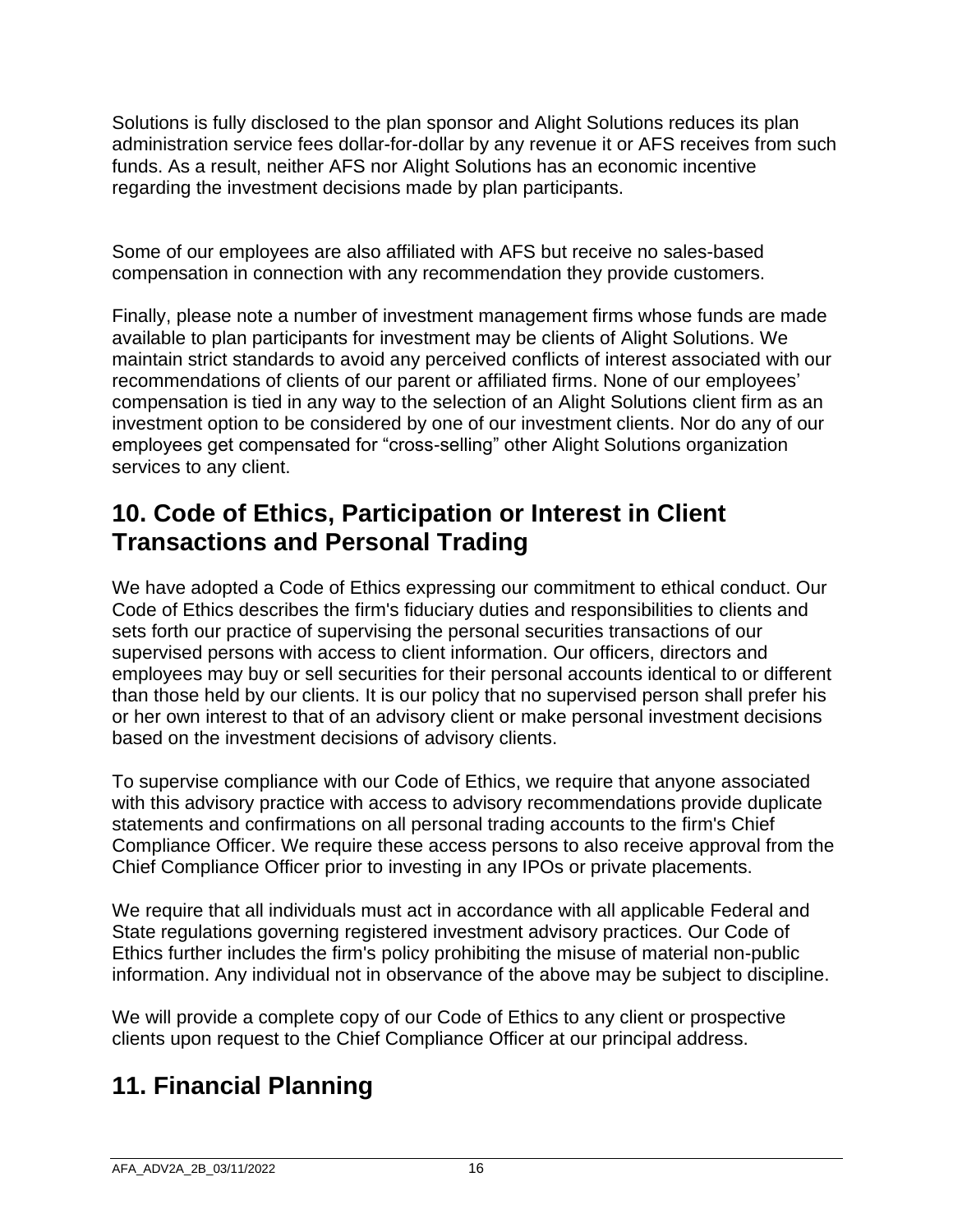AFA also offers a financial planning service, which is not associated with our investment advisory services or Edelman Financial Engines.

AFA makes financial planning available to participants through a third-party financial planning technology platform. The planning technology is accessed through the employer's benefits site. and allows participants to utilize the financial planning tool as a self-guided service or in coordination with an AFA Advisor. Participants can speak to an advisor in greater detail for assistance with creating a plan and/or answering financial education questions based on the plan's output.

Several reports can be generated by the tool based on information provided by the participant. The following reports can provide a summary of one's financial goals and current position:

- Retirement Planning
- Asset Allocation
- Insurance Planning
- Education Planning
- Budgeting

The tool's reports provide a snapshot of one's current financial position and can help the participant to focus on their financial resources and goals and create a potential plan of action. All reports are general in nature and do not offer any specific investment, legal and/or tax advice. The financial planning service is meant to provide information for educational purposes. AFA is not providing investment advice in the financial planning service.

## **12. Financial Education**

Certain of AFA's associated individuals occasionally conduct group seminars and/or one-on-one meetings with participants, which are designed specifically to provide general financial education. These meetings cover various topics such as creating a budget, answering questions on retirement plans in general, saving for retirement and other personal finance related topics. In general, the education topics are requested by plan sponsors based upon feedback the plan sponsor receives from their participants. All meetings are general in nature and do not offer any specific investment, legal and/or tax advice.

## **13. Brokerage Practices**

In our capacity as an investment adviser, we do not determine the brokerage firm to be utilized by our retirement plan clients, nor the managers of the investment funds they select.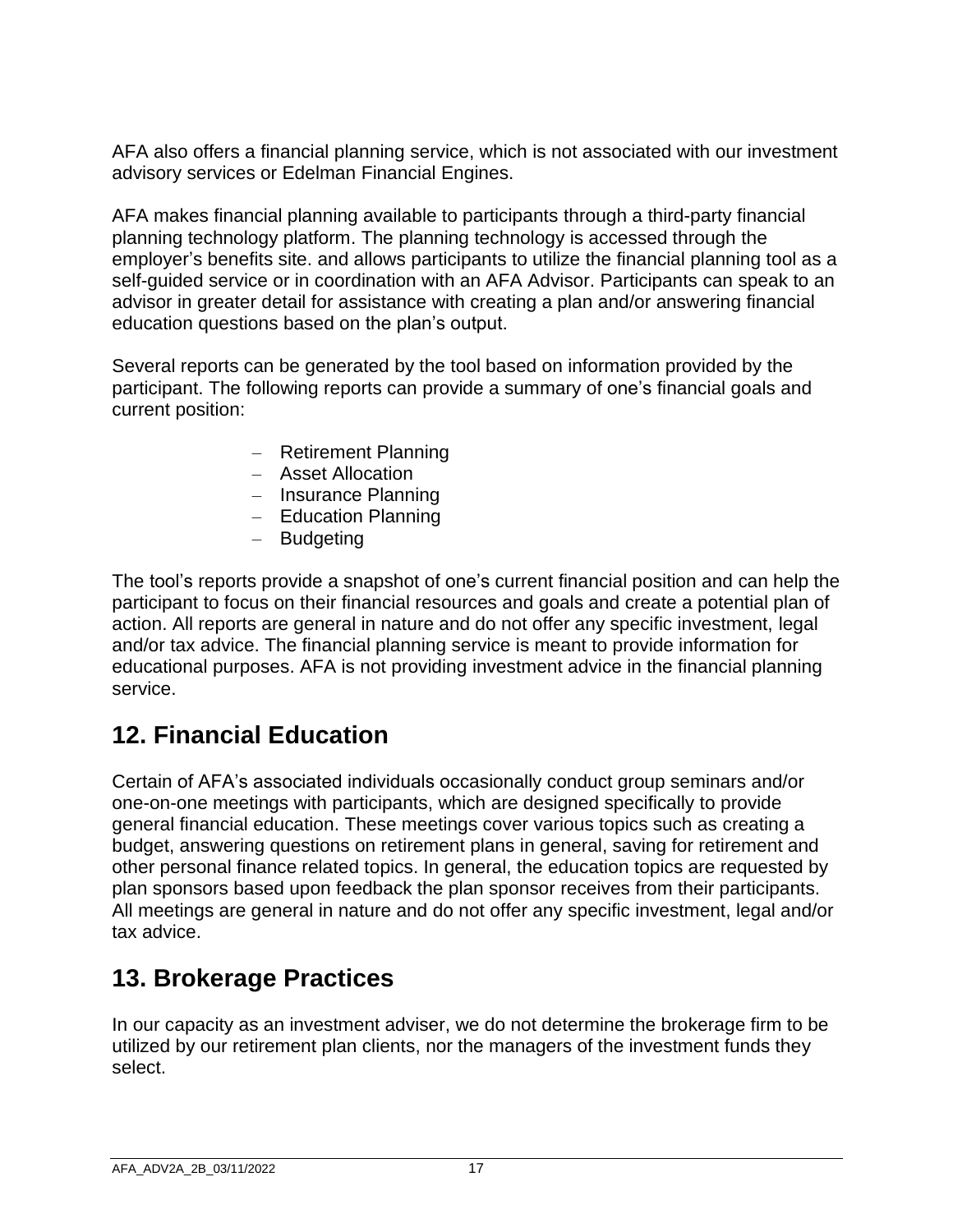"Soft-dollar" arrangements are those in which brokerage commissions are utilized to pay for services or other benefits the adviser would have to pay for itself (example, investment research). With soft dollar arrangements, the adviser may have an incentive to select or recommend a broker-dealer based on the adviser's interest in receiving the research or other services, rather than the adviser's clients' interest in receiving the most favorable execution. We do not have any soft-dollar arrangements and do not receive any soft-dollar benefits.

# **14. Review of Accounts**

Our Online Advice service allows our clients to review their accounts on demand at their own initiative. While Online Advice clients also have the ability to generate their own reports as frequently as they choose, such reports are not generated or sent to them on a periodic (or other) basis by AFA. **It is the responsibility of our clients to review and update their accounts in Online Advice to adjust for changes in the investments they own. Our clients should also review and update their accounts should significant changes occur in their personal circumstances.** We may from time to time provide e-mail notifications to clients who elect to receive such messages, concerning changes in the value of their investments, chances of reaching their retirement goals, or other Online Advice account-related information.

For participants enrolled in Professional Management, we generally conduct account reviews monthly through use of FEA's processes. The account review process begins with an automated analysis of the account, which generates a retirement plan and proposed adjustments, if applicable to the allocation target. FEA's Portfolio Management team compares the proposed allocation target with the current portfolio and previous activity to detect variances in certain factors (such as turnover and concentrations) and determines whether transactions are desirable in the current period. Variances outside of predetermined tolerances may prompt additional review and adjustments by the Portfolio Management team, which are then communicated to us for implementing changes. Additional review may also be triggered by market events or information provided by clients related to assets held in outside accounts that may impact the management of the plan account(s). Certain changes to investment preferences, such as risk level, retirement age, or limitations regarding company stock, can also trigger additional review. FEA's Portfolio Management team conducts these reviews under the supervision of FEA's Investment Committee.

Clients enrolled in Professional Management will receive printed or electronic quarterly Retirement Updates, which generally include information concerning account holdings and balances.

# **15. Client Referrals and Other Compensation**

Our primary source of business is through a client hiring Alight Solutions for plan administration services and requesting our services as an additional service. Employees of Alight Solutions involved in the selling and/or marketing of benefit administration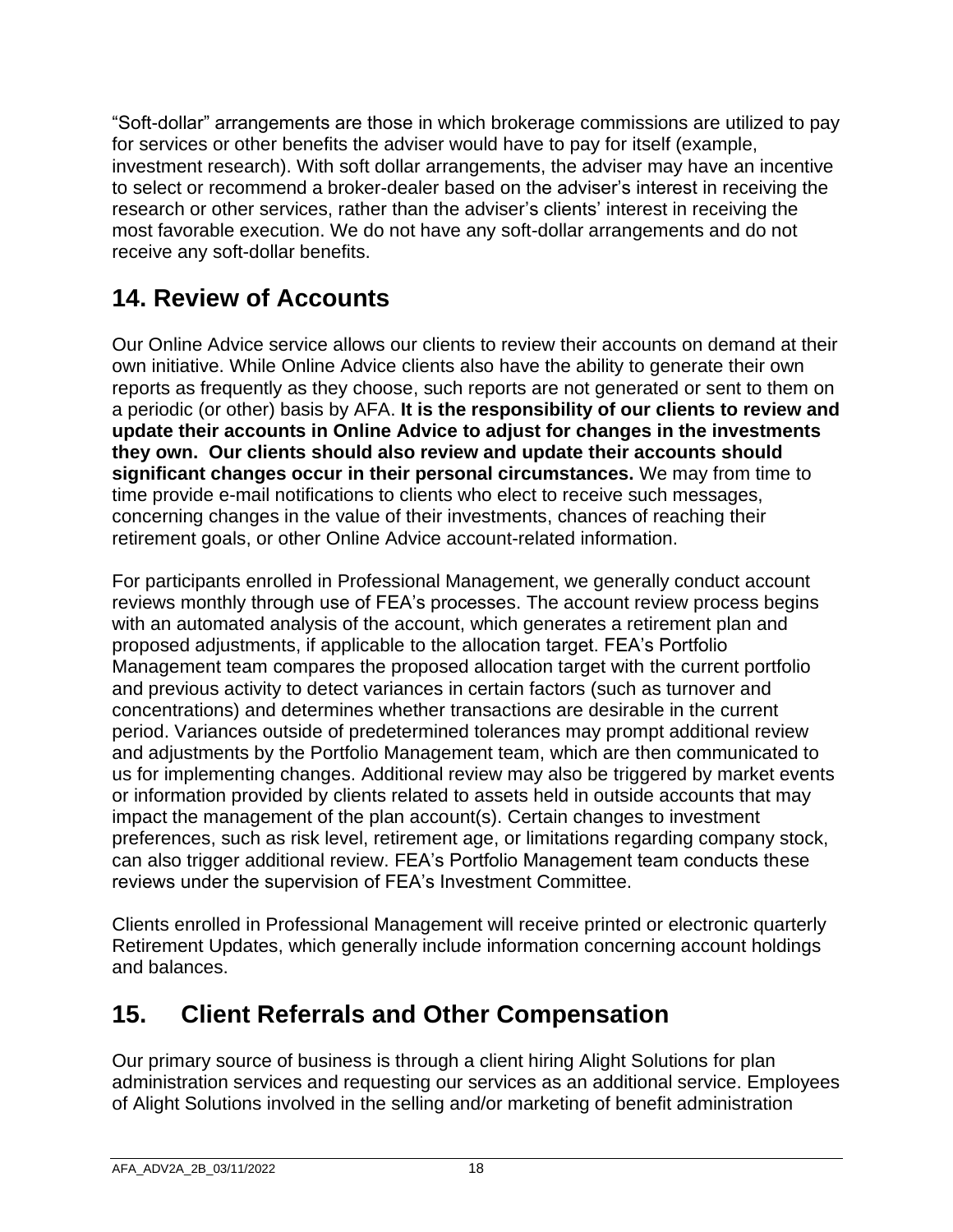services may receive compensation associated with sales of services that include the inclusion of AFA's services. No party outside the Alight organization receives any compensation associated with such sales.

AFA may receive cash compensation when a participant of one of our plan clients enrolls in Edelman Financial Engine's Personal Advisor service. All such fees paid to AFA are disclosed to individuals who enrollment in the Personal Advisor service.

# **16. Custody**

We do not have actual custody of client accounts.

# **17. Investment Discretion**

As detailed in Section 2, AFA exercises investment discretion over accounts enrolled in the Professional Management program. AFA does not exercise any investment discretion outside of the activities detailed in Professional Management.

AFA accepts discretionary authority to manage assets on behalf of clients who enter into an agreement for any of AFA's investment advice or management services except Online Advice, as described above. Clients who utilize the Online Advice service are responsible for executing their own transactions. A client's acceptance of the Professional Management Terms and Conditions or the applicable advisory agreement for other services grants AFA discretionary authority over the client's account. Clients may provide additional information to AFA concerning:

- investment preferences;
- risk tolerance:
- other assets; and
- desired retirement age.

Discretionary trading authority permits AFA to make trades in client accounts on their behalf, so that we may promptly implement the investment plan that we created for clients, and make ongoing changes as we believe appropriate. Those changes may include periodic rebalancing of asset classes when one or more asset classes have significantly increased or decreased in value.

If applicable, Professional Management clients may communicate to AFA a desired allocation for the stock of the plan sponsor that may be held in the workplace retirement account, subject to the program's management parameters and processes. Where available, and subject to FEA's investment methodology, Professional Management clients may place short-term (12 months) limitations on a single asset class in their account. Clients have the option to renew the limitation for an additional 12 months.

Consistent with its fiduciary duties, AFA's policy is to exercise high levels of care and prudence in making and implementing investment decisions for client accounts. FEA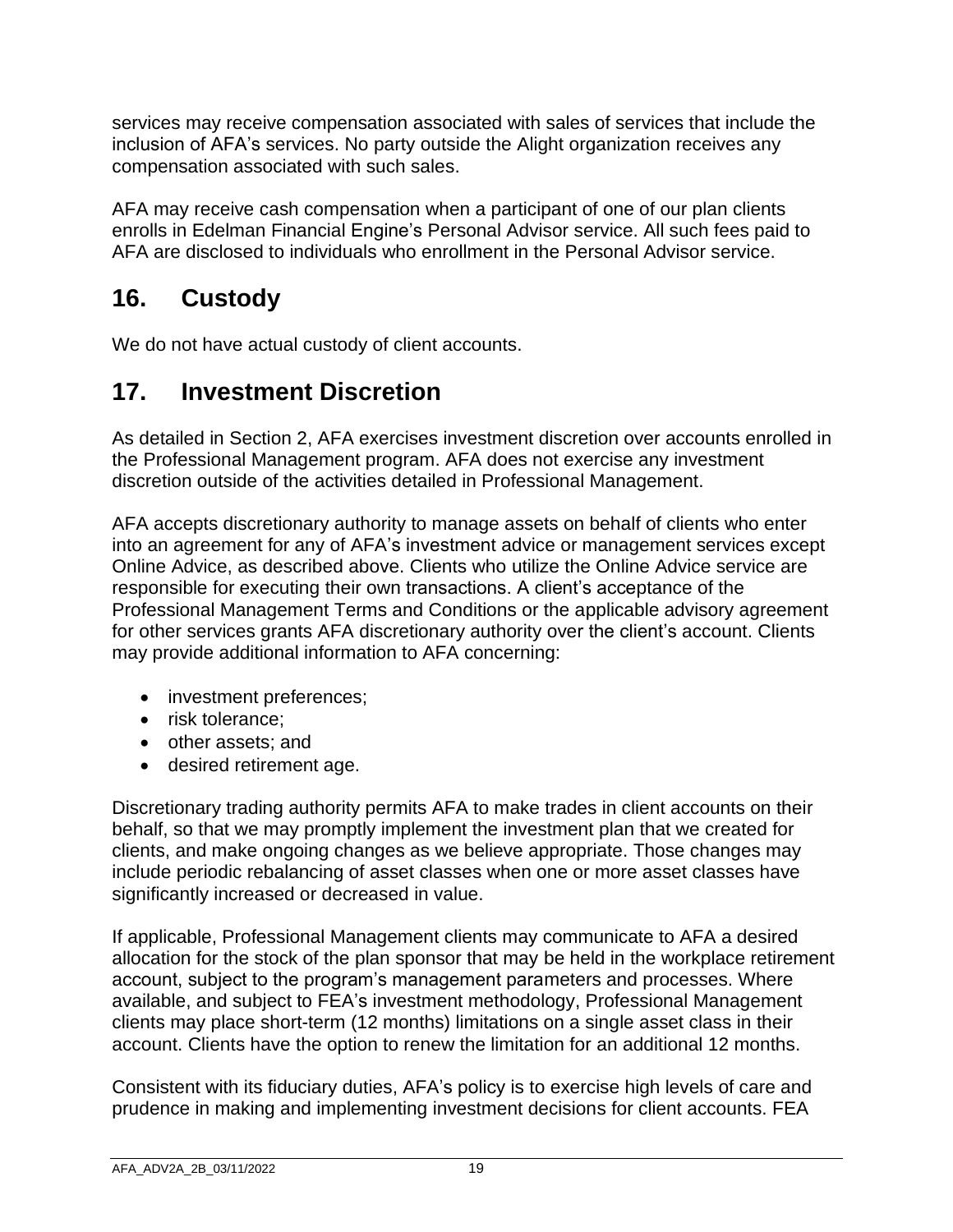typically employs validation tests and operational, oversight, and quality control procedures. However, AFA relies on a significant amount of data from multiple sources and cannot guarantee that all relevant data are free from error. **Certain data are regularly presented to Professional Management members who are responsible for informing AFA of any inaccuracies on a timely basis.**

## **18. Voting Client Securities**

We do not vote proxies on behalf of our clients.

# **19. Financial Information**

Under no circumstances do we require or solicit payment of fees in excess of \$1200 per client more than six months in advance of services rendered. Therefore, we are not required to include a financial statement.

Alight Financial Advisors has not been the subject of a bankruptcy petition at any time during the past ten years.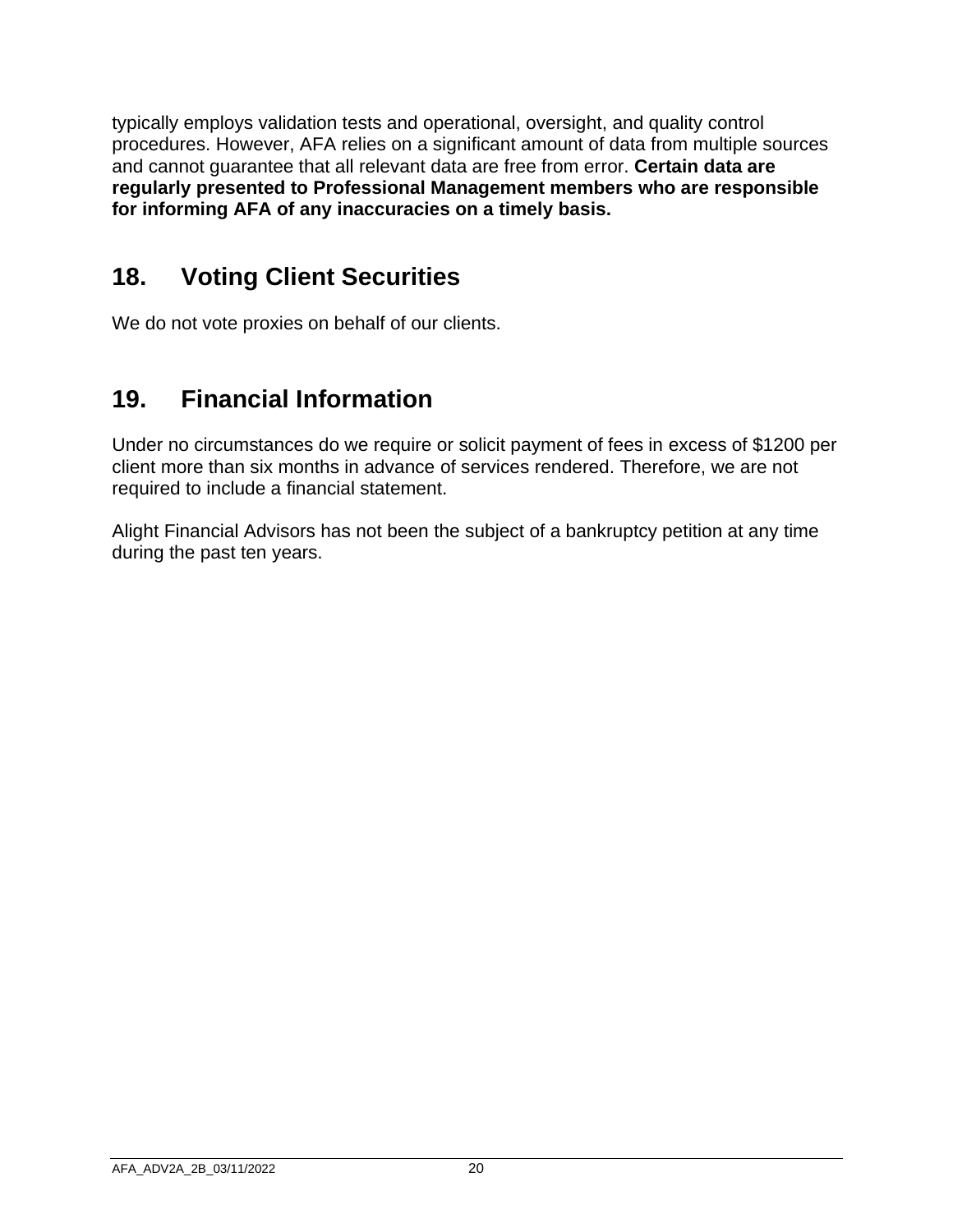**Part 2B of Form ADV: Firm Brochure Supplement**

**ALIGHT FINANCIAL ADVISORS, LLC SEC File No. 801-72679 CRD No. 158744 4828 Parkway Plaza Blvd Suite 100 Charlotte, NC 28217 Phone - (866) 560-7256 Fax - (847) 554-1444** 

This brochure provides information about the sub-advisor of Alight Financial Advisors, LLC (AFA) that supplements the AFA brochure (ADV Part 2A). You should have received a copy of the brochure. Please contact AFA at (866) 560-7256 if you did not receive AFA's brochure or if you have any questions about the contents of this supplement. If you would like the most recent version of this supplement, please contact us at the above phone number or address, or by visiting us on the Internet at AlightFinancialAdvisors.com, or by contacting us via email at advisorinfo@alight.com.

The information in this Brochure Supplement has not been approved or verified by the SEC or by any state securities authority.

Additional information about our firm and/or the advisors listed within this supplement is also available on the SEC's website at [www.adviserinfo.sec.gov.](http://www.adviserinfo.sec.gov/)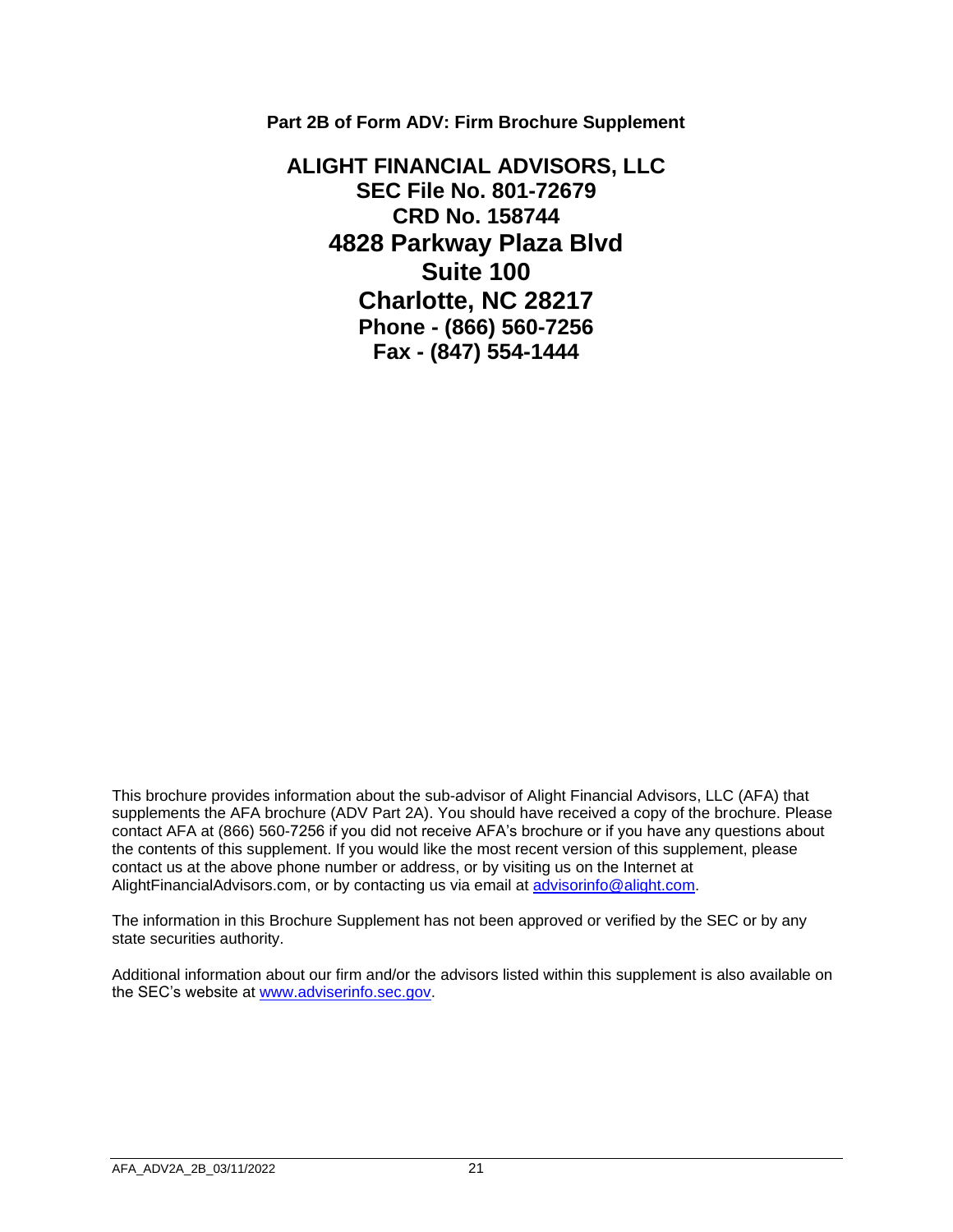### **Table of Contents**

| 2. DISCIPLINARY INFORMATION, OTHER BUSINESS ACTIVITIES, ADDITIONACOMPENSATION22 |  |
|---------------------------------------------------------------------------------|--|
|                                                                                 |  |

#### **1. EDUCATIONAL BACKGROUND AND BUSINESS EXPERIENCE**

#### *Individuals Who Determine General Investment Advice*

AFA has hired Financial Engines Advisors L.L.C. (FEA) to provide sub-advisory services. AFA is a federally registered investment advisor and wholly-owned subsidiary of Alight Solutions, LLC. FEA, a federally registered investment advisor is an independent company that is not affiliated with Alight Solutions LLC or AFA. The Investment Committee at FEA has responsibility for the oversight of advisory and investment management services, including the application of Financial Engines' proprietary investment methodology that generates its advice recommendations and portfolio management. The Investment Committee meets regularly (typically weekly) to review and approve methodology and parameter updates, investment policies, new service and client communications designs, and ongoing monitoring of portfolio allocations. The Investment Committee is comprised exclusively of Edelman Financial Engines employees with a broad range of experience and expertise. Most clients of the Investment Committee have long tenure with Edelman Financial Engines and the majority has been integrally involved in the development of the advisory platform for many years.

#### **FEA's Investment Committee:**

#### **Christopher L. Jones (1967), Chairman**

A.B. Economics, Stanford University; M.S. Engineering – Economic Systems, Stanford University; M.S. Business Technology, Stanford University Mr. Jones is an Executive Vice President and Chief Investment Officer

#### **Wei Yin Hu (1967)**

A.B. Economics, Stanford University; Ph.D. Economics, Stanford University Mr. Hu is a Vice President, Financial Research

#### **Gregory D. Stein (1970)**

A.B. Economics, Stanford University; A.M. Economics, Stanford University Mr. Stein is Director of the Analytics Office

#### **Robert L. Young (1966)**

A.B. Economics, Georgetown University; M.B.A., Stanford Graduate School of Business Mr. Young is Director of Investments